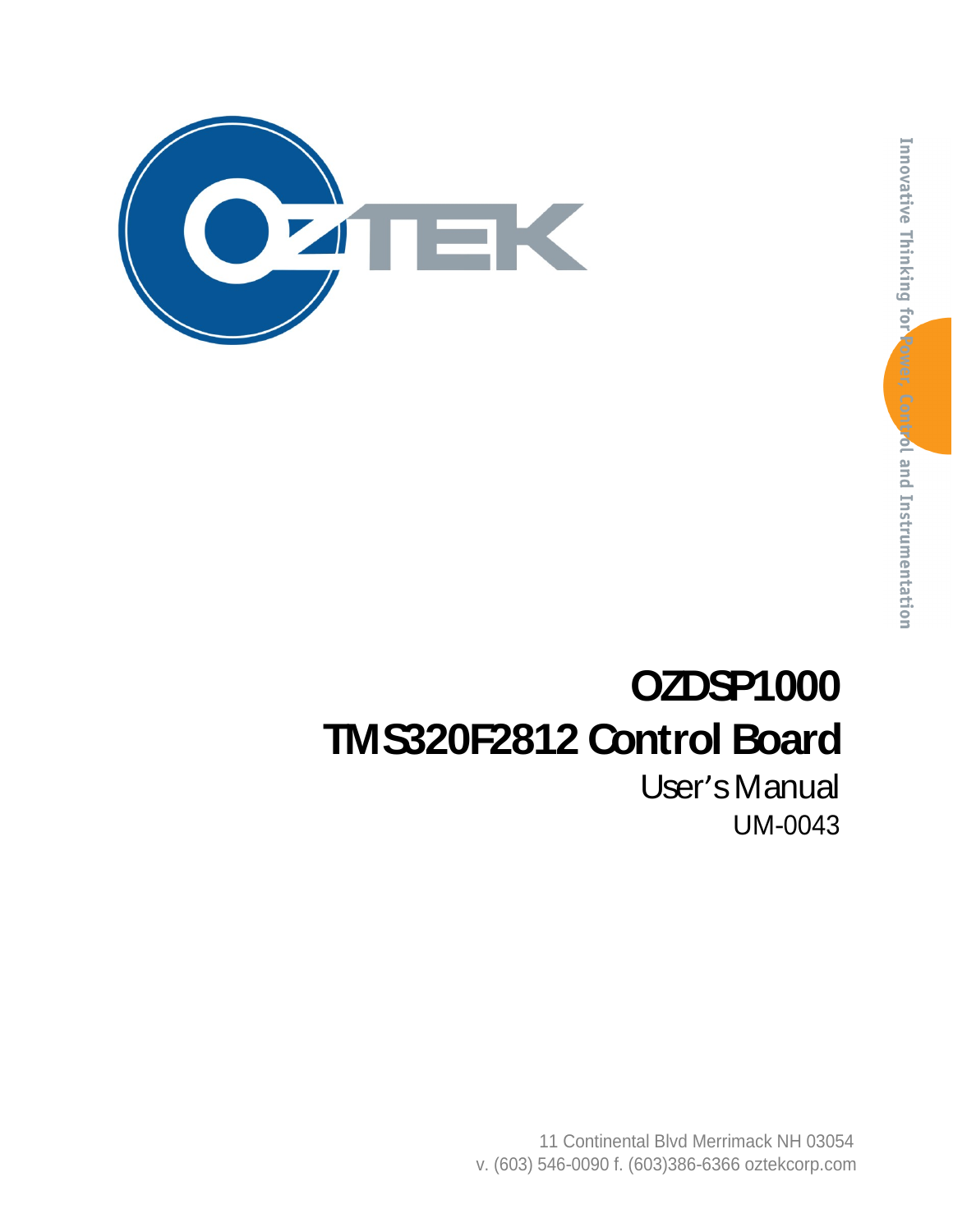#### **About Oztek**

Oztek Corp. is proven innovator of power, control, and instrumentation solutions for the most demanding industrial applications. Oztek products include variable motor drives, grid tie inverters, frequency converters, stand alone inverters, DC/DC converters, and DSP based control boards for power control applications.

#### **Trademarks**

OZDSP1000 is a trademark of Oztek Corp. Other trademarks, registered trademarks, and product names are the property of their respective owners and are used herein for identification purposes only.

#### **Notice of Copyright**

Oztek OZDSP1000 User's Manual © September 2009 Oztek Corp. All rights reserved.

#### **Exclusion for Documentation**

UNLESS SPECIFICALLY AGREED TO IN WRITING, Oztek Corp. ("Oztek")

- (A) MAKES NO WARRANTY AS TO THE ACCURACY, SUFFICIENCY OR SUITABILITY OF ANY TECHNICAL OR OTHER INFORMATION PROVIDED IN ITS MANUALS OR OTHER DOCUMENTATION.
- (B) ASSUMES NO RESPONSIBILITY OR LIABILITY FOR LOSSES, DAMAGES, COSTS OR EXPENSES, WHETHER SPECIAL, DIRECT, INDIRECT,<br>CONSEQUENTIAL OR INCIDENTAL, WHICH MIGHT ARISE OUT OF THE USE OF SUCH INFORMATION. THE USE OF ANY SUCH INFORMATION WILL BE ENTIRELY AT THE USER'S RISK.
- (C) IF THIS MANUAL IS IN ANY LANGUAGE OTHER THAN ENGLISH, ALTHOUGH STEPS HAVE BEEN TAKEN TO MAINTAIN THE ACCURACY OF THE TRANSLATION, THE ACCURACY CANNOT BE GUARANTEED. APPROVED OZTEK CONTENT IS CONTAINED WITH THE ENGLISH LANGUAGE VERSION WHICH IS POSTED AT WWW.OZTEKCORP.COM.

**Date and Revision** September 2009 Rev A

**Part Number** UM-0043

#### **Contact Information**

USA and the contract of the contract of the contract of the contract of the contract of the contract of the contract of the contract of the contract of the contract of the contract of the contract of the contract of the co Telephone: 603-546-0090 Fax: 603-386-6366 Email techsupport@oztekcorp.com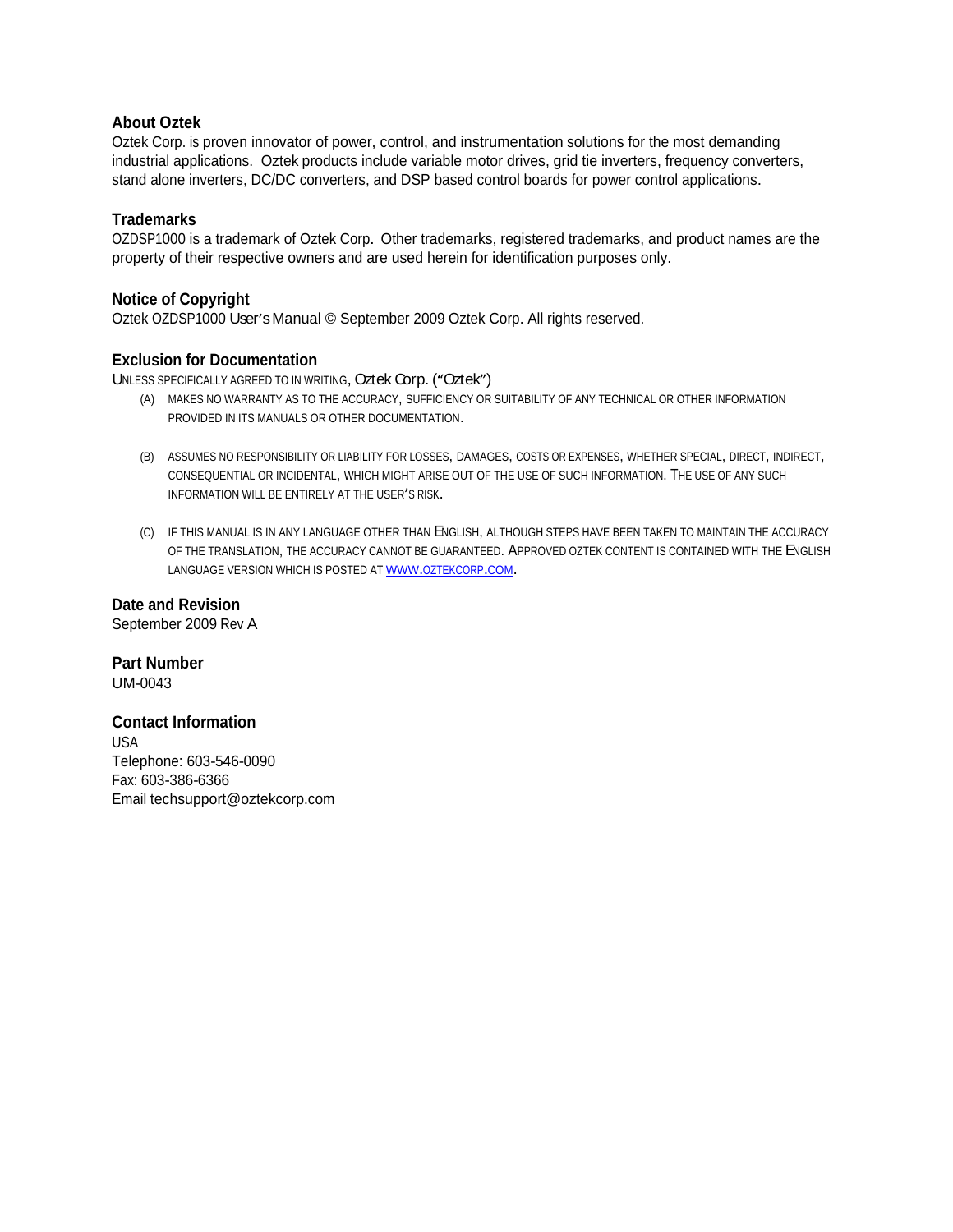# **Table of Contents**

| 1.2        |  |  |  |  |  |
|------------|--|--|--|--|--|
|            |  |  |  |  |  |
|            |  |  |  |  |  |
| 3.1<br>3.2 |  |  |  |  |  |
|            |  |  |  |  |  |
| 4.1        |  |  |  |  |  |
| 4.1.1      |  |  |  |  |  |
|            |  |  |  |  |  |
| 4.1.2.1    |  |  |  |  |  |
| 4.1.2.2    |  |  |  |  |  |
| 4.1.2.3    |  |  |  |  |  |
| 4.1.2.4    |  |  |  |  |  |
| 4.1.2.5    |  |  |  |  |  |
| 4.1.2.6    |  |  |  |  |  |
| 4.1.2.7    |  |  |  |  |  |
| 4.1.2.8    |  |  |  |  |  |
| 4.1.3      |  |  |  |  |  |
| 4.1.4      |  |  |  |  |  |
| 4.1.5      |  |  |  |  |  |
| 4.1.6      |  |  |  |  |  |
| 4.1.7      |  |  |  |  |  |
| 4.1.8      |  |  |  |  |  |
| 4.1.9      |  |  |  |  |  |
| 4.1.10     |  |  |  |  |  |
| 4.1.11     |  |  |  |  |  |
| 4.1.12     |  |  |  |  |  |
| 4.1.13     |  |  |  |  |  |
|            |  |  |  |  |  |
|            |  |  |  |  |  |
| 4.1.15.1   |  |  |  |  |  |
| 4.1.15.2   |  |  |  |  |  |
|            |  |  |  |  |  |
| 4.1.16.1   |  |  |  |  |  |
| 4.2        |  |  |  |  |  |
|            |  |  |  |  |  |
| 5.1        |  |  |  |  |  |
| 5.2        |  |  |  |  |  |
|            |  |  |  |  |  |
|            |  |  |  |  |  |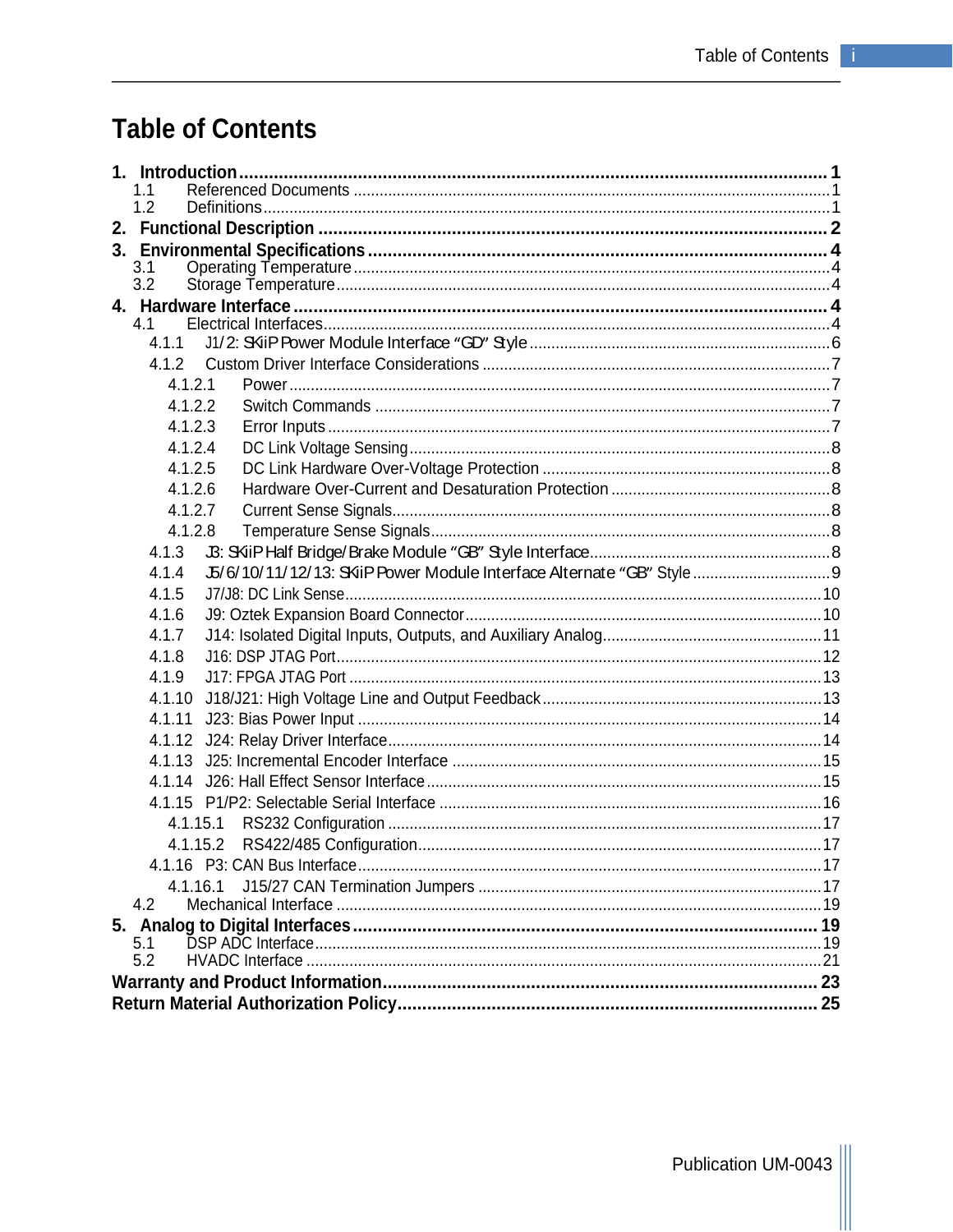# **Table of Figures**

| Figure 1 - OZDSP1000 Block Diagram                                                     |  |
|----------------------------------------------------------------------------------------|--|
| Figure 2 - Approximate Connector and Jumper Locations                                  |  |
| Figure 3 - J16: DSP JTAG Port Pinout                                                   |  |
| Figure 4 - J17: FPGA JTAG Port Pinout                                                  |  |
| Figure 5 - P1/P2: Selectable Serial Interface Pin Assignment - RS422/485 Configuration |  |
| Figure 6 - Multi-Node CAN Network Configuration                                        |  |
| Figure 7 - CAN Interface Circuit                                                       |  |
| Figure 8 - OZDSP1000 Mechanical Dimensions                                             |  |
| Figure 9 - A/D Multiplexed Interface Block Diagram                                     |  |

# **Table of Tables**

| Table 1 - Connector Descriptions                                                      |  |
|---------------------------------------------------------------------------------------|--|
| Table 2 - Configuration Jumper Descriptions                                           |  |
| Table 3 - LED Descriptions                                                            |  |
| Table 4 - Test Hook Descriptions.                                                     |  |
| Table 5 - J1/2 SKiP "GD" Power Module Pin Assignment                                  |  |
| Table 6 - J1/J2 Current Sense Pin Assignment.                                         |  |
| Table 7 - J3 Half Bridge Pin Assignment                                               |  |
| Table 8 - J5/6/10/11/12/13 Alternate "GB" Style SKiiP Pin Assignment                  |  |
| Table 9 - J7/8 DC Link Voltage Pin Assignment.                                        |  |
| Table 10 - J9 Expansion Interface Pin Assignment.                                     |  |
| Table 11 - J14 Isolated Digital Inputs, Outputs, and Auxiliary Analog Pin Assignment. |  |
| Table 12 - J18/J21 High Voltage Line and Output Feedback Pin Assignment.              |  |
| Table 13 - J23 RS-485 Pin Assignment.                                                 |  |
| Table 14 - J24 Relay Drive Pin Assignment.                                            |  |
| Table 15 - J25 Encoder Interface Pin Assignment                                       |  |
| Table 16 - J26 Hall Sensor Pin Assignment.                                            |  |
| Table 17 - J4 RS232/RS422/485 Configuration Jumper Settings                           |  |
| Table 18 - P2 RS232 Pin Assignment.                                                   |  |
| Table 19 - P3 CAN Bus Pin Assignment.                                                 |  |
| Table 20 - DSP A/D Channel Assignment and Scaling                                     |  |
| Table 21 - Analog Multiplexer Channel Assignment and Scaling.                         |  |
| Table 22 - HVADC Conversion Scaling                                                   |  |
| Table 23 - HVADC Test Point Locations.                                                |  |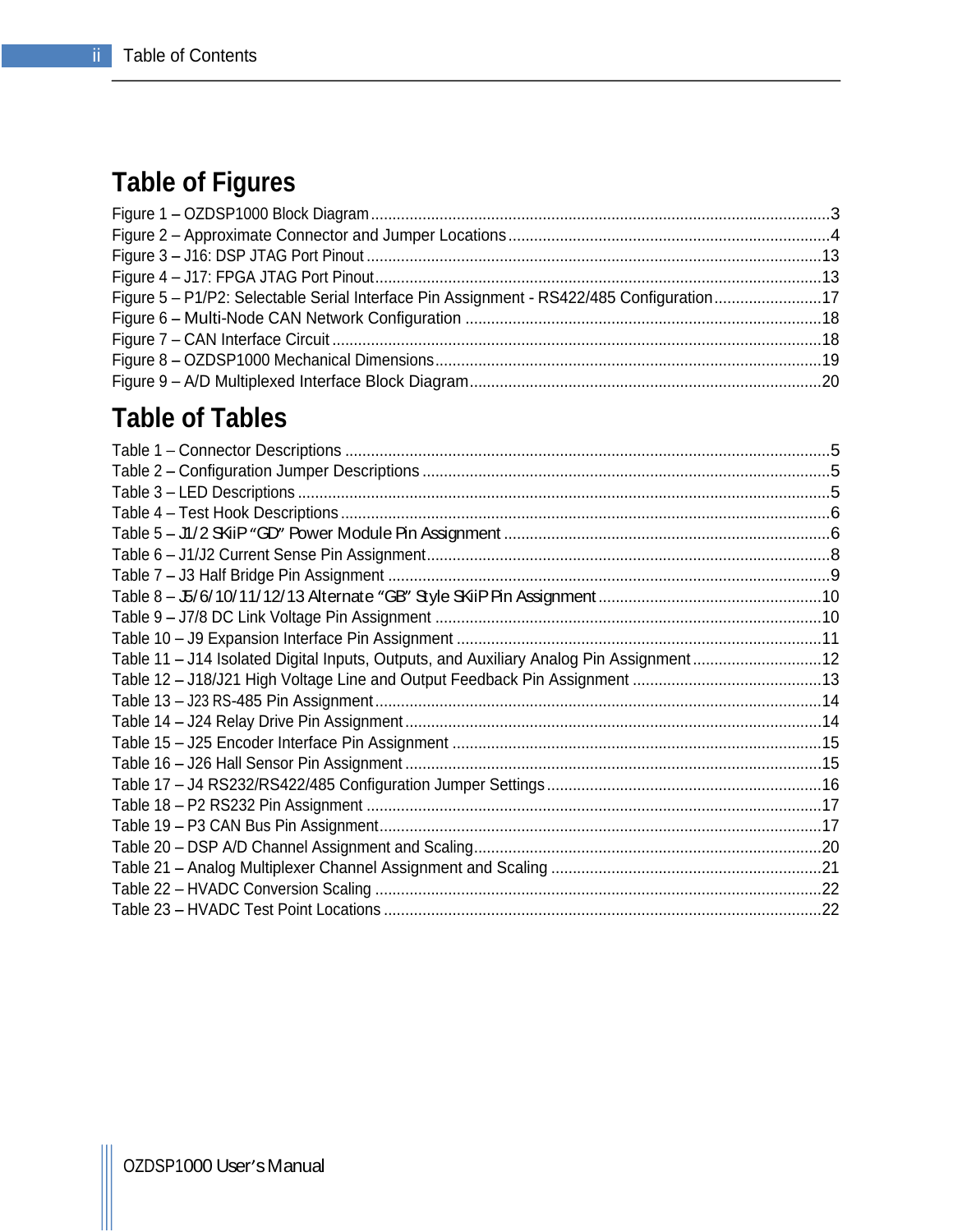# **1. Introduction**

This document is intended to provide instruction on how to employ the Oztek OZDSP1000 controller in a power converter hardware system. It describes the electrical connections and interface details.

# **1.1 Referenced Documents**

| Ref.  | Document       | Description                                                |
|-------|----------------|------------------------------------------------------------|
| [1]   | <b>FS-0001</b> | OZDSP1000 FPGA Functional Specification                    |
| [2]   | UM-0016        | OZDSP1000 Test Application User's Manual                   |
| $[3]$ | SPRS174        | Texas Instruments: TMS320F2810, TMS320F2812 Digital Signal |
|       |                | Processors                                                 |

# **1.2 Definitions**

| AFE           | Active Front End                                    |
|---------------|-----------------------------------------------------|
| CAN           | Controller Area Network                             |
| <b>DSP</b>    | Digital signal processor                            |
| <b>EEPROM</b> | Electrically Erasable Programmable Read Only Memory |
| EMC           | Electro-magnetic compatibility                      |
| EMI           | Electro-magnetic interference                       |
| GND           | Ground, low side of input power supply              |
| GTI           | Grid Tied Inverter                                  |
| GUI           | Graphical User Interface                            |
| HMI           | Human Machine Interface                             |
| <b>IPM</b>    | Intelligent Power Module                            |
| N.C.          | Not connected                                       |
| PCB           | <b>Printed Circuit Board</b>                        |
| PCC           | Power Control Center                                |
| PLC           | Programmable Logic Controller                       |
| PLL           | Phase Locked Loop                                   |
| POR           | Power On Reset                                      |
| <b>PWM</b>    | Pulse width modulation                              |
| <b>SVM</b>    | Space Vector Modulator                              |
|               |                                                     |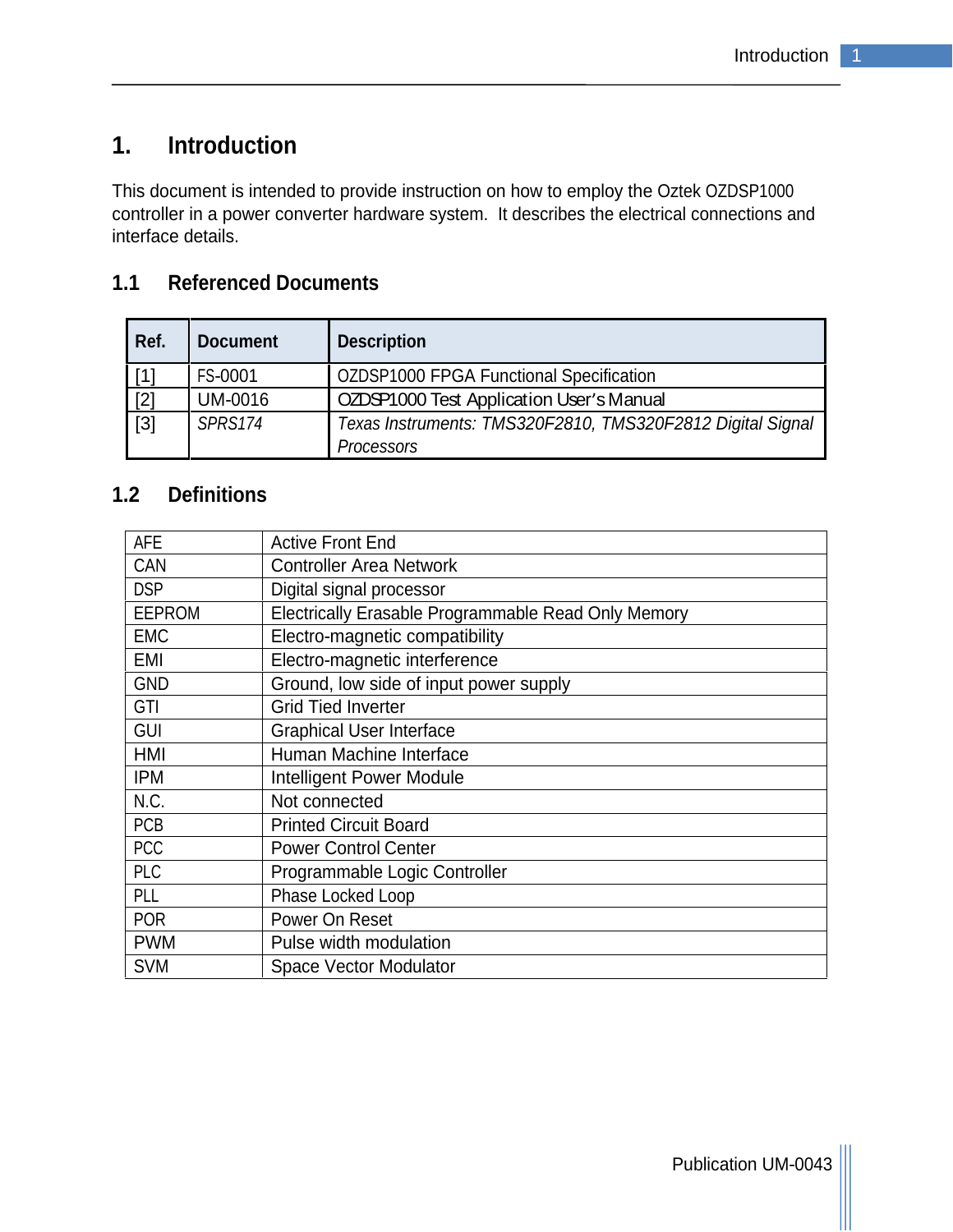# **2. Functional Description**

The OZDSP1000 is a highly integrated DSP control solution for power control applications. Based on the Texas Instruments 150MHz, TI TMS320F2812 Digital Signal Processor, the controller offers the state of the art in digital control capability. Interface circuitry is provided for the following peripherals as illustrated in Figure 1:

- RS232 Communications Port
- Second Selectable RS232/485/422 Communications Port
- CAN Bus Communications Port
- Incremental Encoder Interface
- Hall Effect Position Sensor Interface
- 4 Relay Drivers
- Debug PWM DAC
- 2 EEPROMs
- 512kx16 external SRAM
- 4 OptoIsolated Inputs
- 4 OptoIsolated Outputs
- 2 Semikron Three Phase Power Module Interfaces via:
	- o Single "GD" Interface and the state of the state of the state of the state of the state of the state of the state of the state of the state of the state of the state of the state of the state of the state of the state of
	- o Three GB Interfaces
- 1 Semikron Half Bridge or Brake Interface "GB" Interface
- Isolated High Voltage Line Sensing
- Isolated High Voltage Output Sensing
- Oztek Expansion Support
- JTAG Debug Interface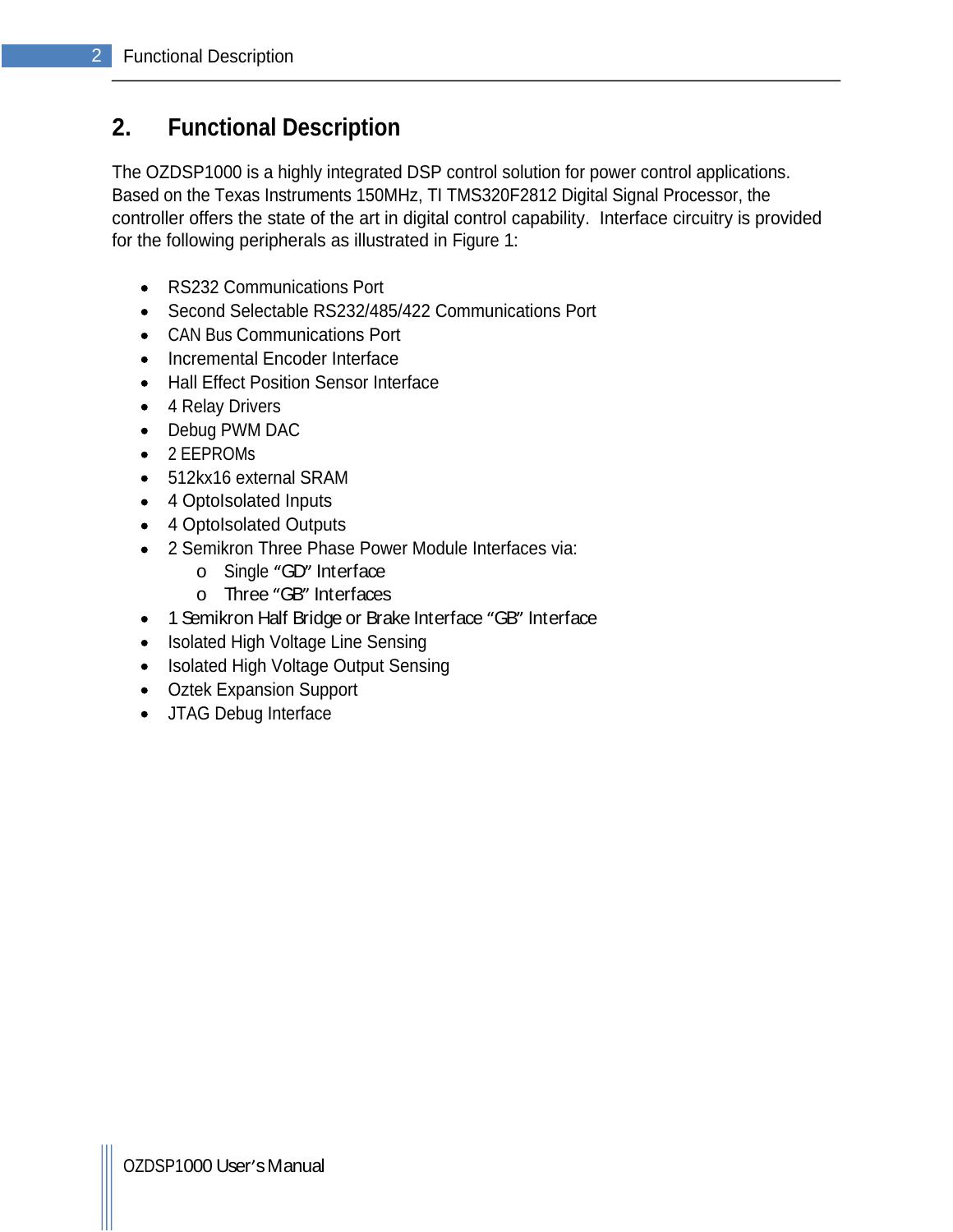

**Figure 1 OZDSP1000 Block Diagram**

Typical applications include voltage output inverters, grid-tie inverters, AC induction motor controllers, brushless DC motor controllers, Active Front-End regulators and high power DC/DC converters.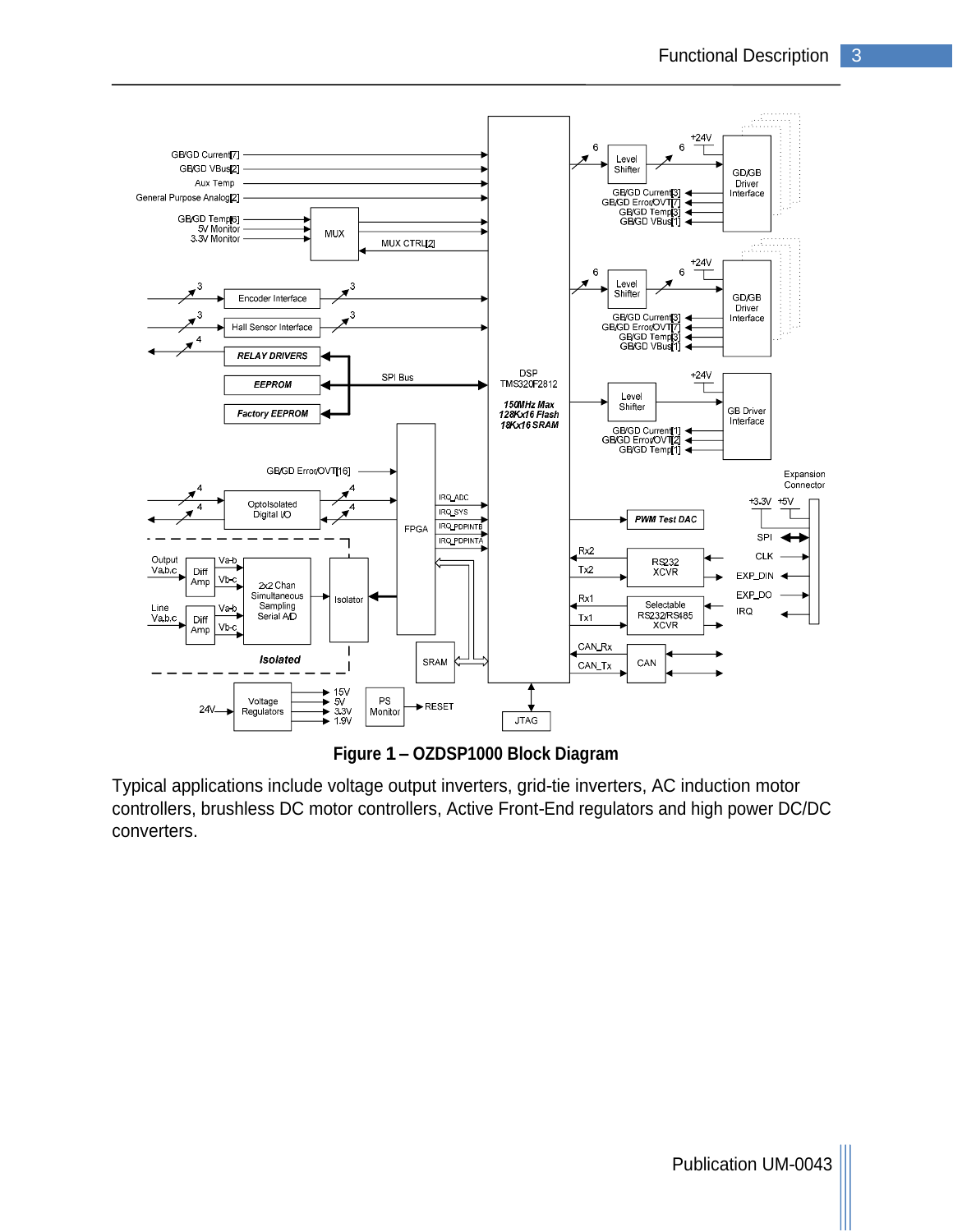# **3. Environmental Specifications**

# **3.1 Operating Temperature**

The OZDSP1000 is specified for operation within the temperature range of -40°C to +85°C.

# **3.2 Storage Temperature**

The OZDSP1000 is specified for unpowered storage within the temperature range of -40°C to +85°C.

# **4. Hardware Interface**

## **4.1 Electrical Interfaces**

The approximate location of the connectors and jumper blocks are illustrated in Figure 2.



**Figure 2 Approximate Connector and Jumper Locations**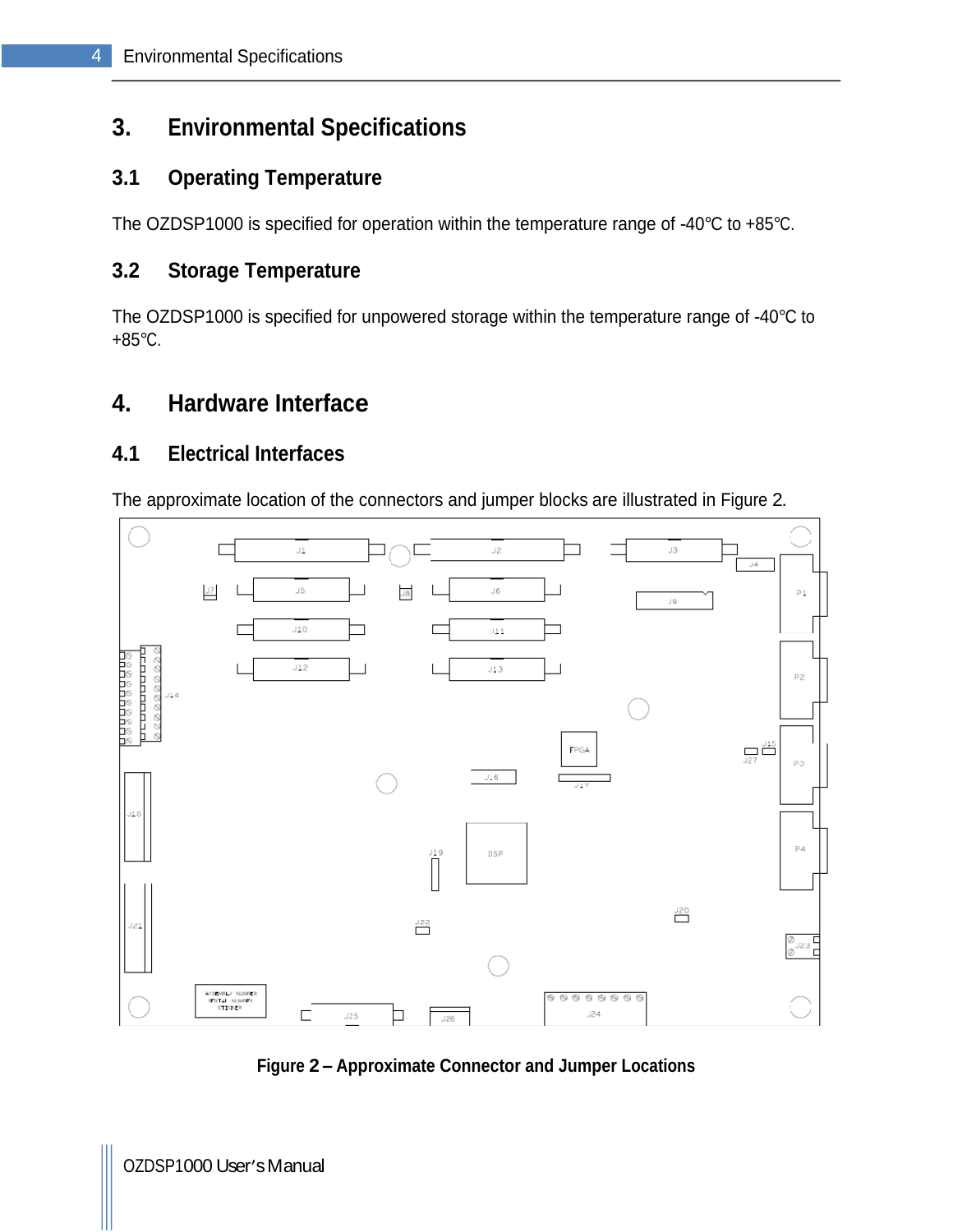| Connector       | Description                                             |
|-----------------|---------------------------------------------------------|
|                 | Inverter A Power Module "GD" Interface                  |
| J2              | Inverter B Power Module "GD" Interface                  |
| J3              | Half Bridge/Brake Module "GB" Interface                 |
|                 | Inverter A Power Module "GB" Interface: Phase U         |
|                 | Inverter B Power Module "GB" Interface: Phase U         |
| $\overline{17}$ | Inverter A DC Link Sense                                |
|                 | Inverter B DC Link Sense                                |
| ึงง             | <b>Oztek Expansion Board Connector</b>                  |
| J10             | Inverter A Power Module "GB" Interface: Phase V         |
| J11             | Inverter B Power Module "GB" Interface: Phase V         |
| J12             | Inverter A Power Module "GB" Interface: Phase W         |
| J13             | Inverter B Power Module "GB" Interface: Phase W         |
| J14             | <b>Isolated Digital Inputs/Outputs &amp; Aux Analog</b> |
| J16             | DSP JTAG Port                                           |
| J17             | FPGA JTAG Port                                          |
| J18             | <b>Isolated Line Voltage Sense Inputs</b>               |
| J21             | Isolated Output Voltage Sense Inputs                    |
| J23             | 24V Input Power                                         |
| J24             | <b>Relay Driver Outputs</b>                             |
| J25             | Encoder Interface                                       |
| J26             | Hall Sensor Interface                                   |
| <b>P1</b>       | RS232/RS485/RS422 Interface (RS485/422 option)          |
| P2              | RS232/RS485/RS422 Interface (RS232 option)              |
| <b>P3</b>       | <b>CAN</b> Interface                                    |
| D <sub>4</sub>  | RS232 Interface                                         |
|                 |                                                         |

**Table 1 Connector Descriptions**

# **Table 2 Configuration Jumper Descriptions**

| Jumper    | Description                     |
|-----------|---------------------------------|
|           | Serial Port Configuration Block |
| J15 & J27 | CAN Termination Enable          |
|           | <b>Boot Configuration</b>       |
| ◡∸◡       | <b>Watchdog Disable</b>         |
| $\sim$    | EEPROM Write Protect Jumper     |

# **Table 3 LED Descriptions**

| LED<br>Color | Description   |
|--------------|---------------|
| D40<br>Greer | Debug Spare 2 |
| D42<br>Greer | Debug Spare   |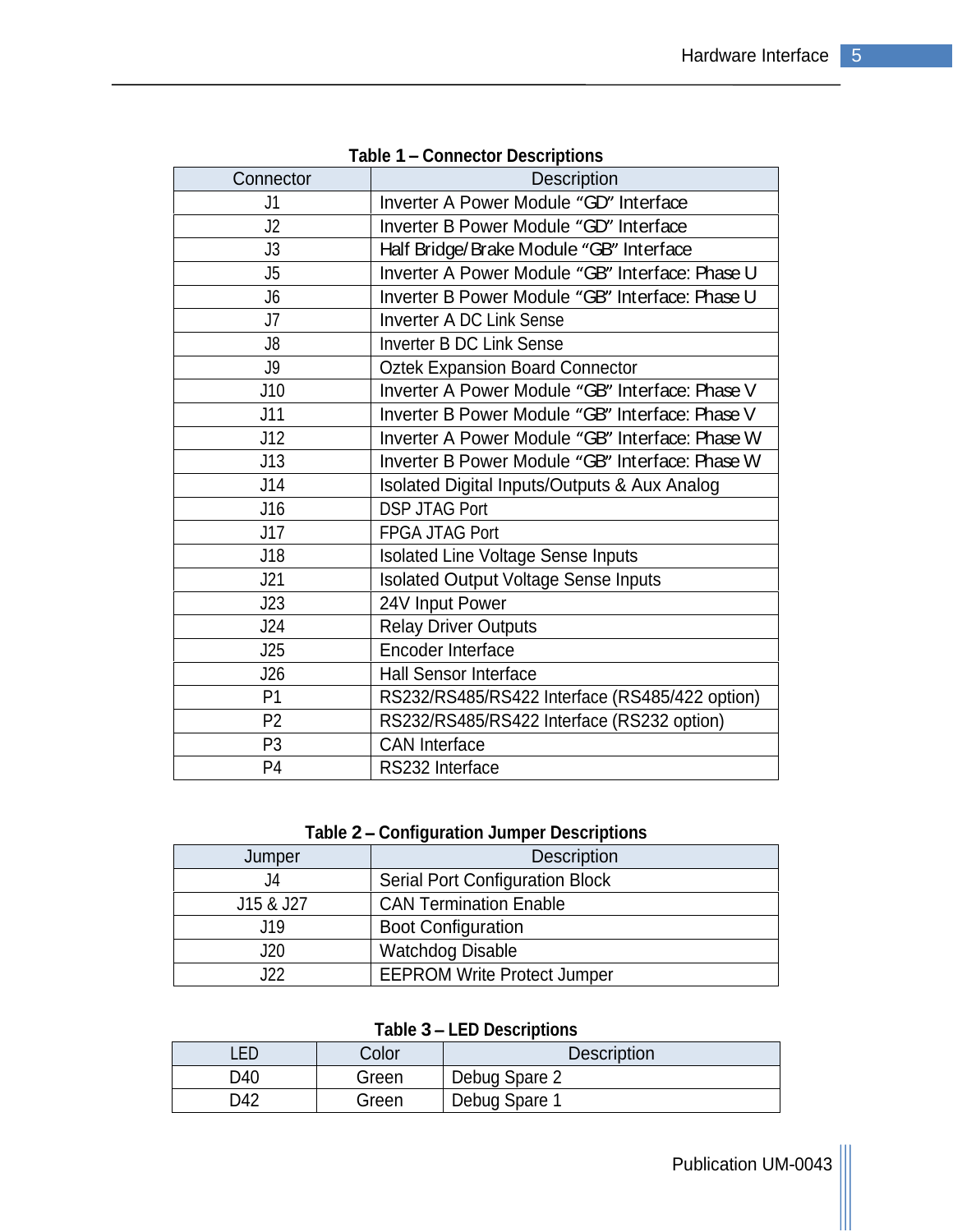| <b>LED</b>      | Color | Description       |
|-----------------|-------|-------------------|
| D34             | Red   | Reset             |
| D43             | Red   | Inverter B Fault  |
| D44             | Red   | Inverter A Fault  |
| D45             | Red   | System Fault      |
| D <sub>50</sub> | Green | 24V Power Present |

#### **Table 4 Test Hook Descriptions**

| <b>Test Hook</b>        | Description            |
|-------------------------|------------------------|
| TP <sub>2</sub><br>11 L | Analog Ground          |
| TP1, TP8<br>. .         | <b>Digital Ground</b>  |
| TP <sub>3</sub>         | <b>Isolated Ground</b> |
| TD <sub>1</sub>         | Debug Spare 2          |
| <b>TD5</b>              | Debug Spare 1          |
| TP <sub>6</sub>         | Debug DAC 2            |
| TP7<br>.                | Debug DAC 1            |

#### **4.1.1 J1/2: SKiiP Power Module Interface "GD" Style**

Connectors J1 and J2 provide interfaces to SKiiP "GD" style Semikron power modules. This interface complies with Semikron's required specifications. The OZDSP1000 supplies 24V power to the power module via pins 14 and 15. PWM commands (15V logic level) are supplied to the top and bottom switches of each of the three half bridges via signals INV\_TOP\_U(V,W) and INV\_BOT\_U(V,W) respectively. Feedback of phase currents, temperature, and DC link voltage are provided on INV\_IOUT\_U(V,W), INV\_TEMP, INV\_UDC signals respectively. Error signals from the module are similarly provided via INV\_ERR\_U(V,W) and INV\_OVT. Please refer to the Semikron datasheet for the particular module being used for more information.

| Pin#            | Description         |
|-----------------|---------------------|
|                 | Ground              |
|                 | INV_BOT_U (Phase A) |
|                 | INV_ERR_U (Phase A) |
|                 | INV_TOP_U (Phase A) |
|                 | INV_BOT_V (Phase B) |
|                 | NV_ERR_V (Phase B)  |
|                 | INV_TOP_V (Phase B) |
|                 | INV_BOT_W (Phase C) |
|                 | IN_ERR_W (Phase C)  |
| 10 <sup>°</sup> | INV_TOP_W (Phase C) |
| 11              | INV_OVR_TEMP        |
| 12 <sup>2</sup> | n/c                 |

| Table 5 - J1/2 SKiiP "GD" Power Module Pin Assignment |  |  |
|-------------------------------------------------------|--|--|
|                                                       |  |  |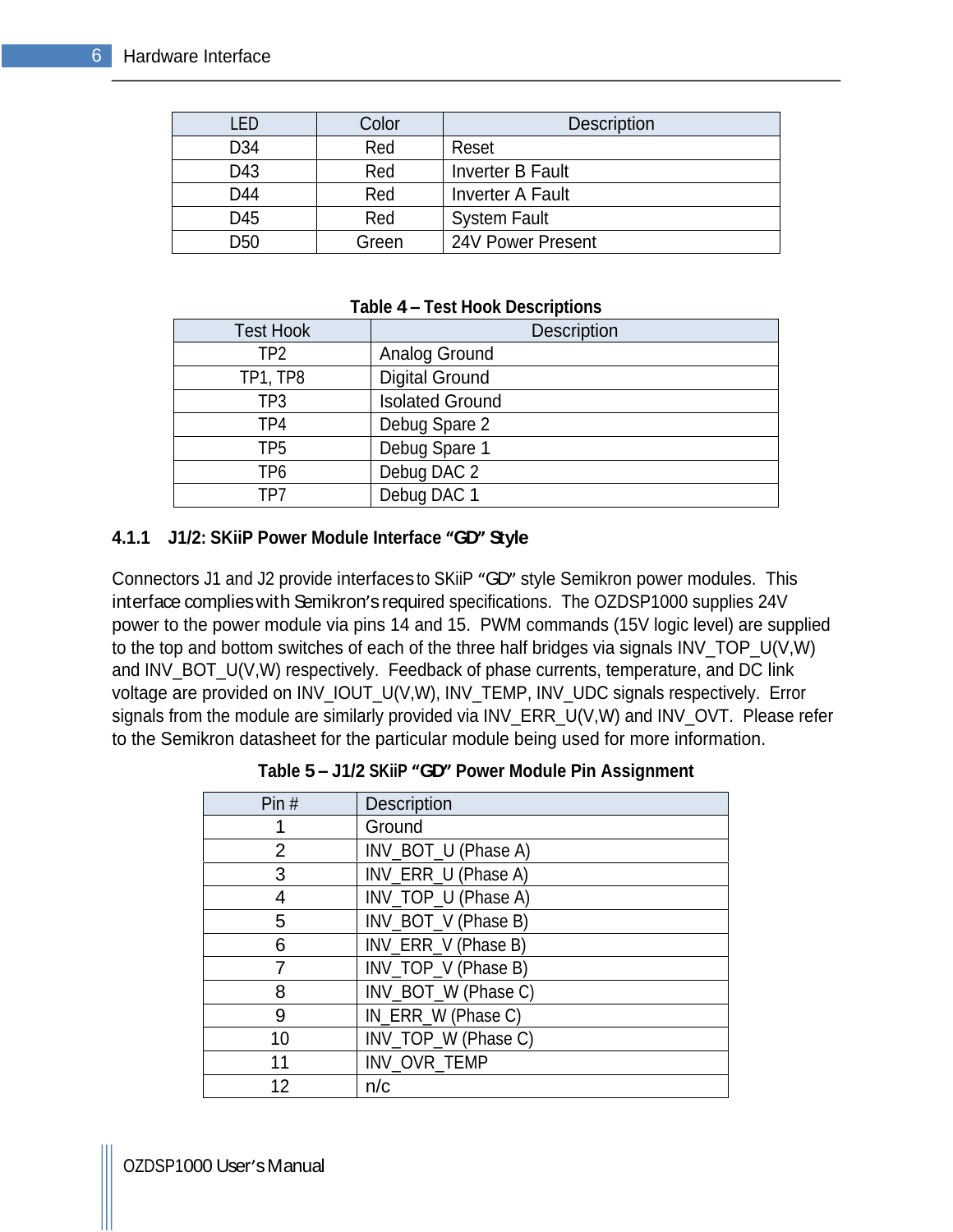| Pin $#$ | Description              |
|---------|--------------------------|
| 13      | INV_UDC                  |
| 14      | 24V                      |
| 15      | <b>24V</b>               |
| 16      | n/c                      |
| 17      | n/c                      |
| 18      | Ground                   |
| 19      | Ground                   |
| 20      | INV_TEMP                 |
| 21      | INV_IOUT_U_RTN (Phase A) |
| 22      | INV_IOUT_U (Phase A)     |
| 23      | INV_IOUT_V_RTN (Phase B) |
| 24      | INV_IOUT_V (Phase B)     |
| 25      | NV_IOUT_W_RTN (Phase C)  |
| 26      | INV_IOUT_W (Phase C)     |

- **OZDSP1000 Connector Part Number:** (AMP) 499922-6
- **Mating Connector Part Number:** (AMP) 1658621-6
- **Power:** 24V @ 1.5A

#### **4.1.2 Custom Driver Interface Considerations**

When attempting to use the OZDSP1000 controller with a custom designed power stage the hardware must be designed to provide the appropriate signals expected at the J1 and/or J2 interface. Generally some sort of custom printed circuit board will be required to interface the J1/J2 signals to the gate drivers, current sensors, etc.

#### **4.1.2.1 Power**

The OZDSP1000 supplies 24V on J1/2, pins 14 & 15. This 24Vmay be used to power the electronics on the interface board. The supply is capable of providing 1.5A.

#### **4.1.2.2 Switch Commands**

The six switching commands are provided on pins 2, 4, 5, 7, 8, and 10. These switch command signals are driven off of the OZDSP1000 at 15V logic level using MC14504B level shifting devices. The contract of the contract of the contract of the contract of the contract of the contract of the contract of the contract of the contract of the contract of the contract of the contract of the contract of the c

## **4.1.2.3 Error Inputs**

The OZDSP1000 expects three logic level, error inputs; one associated with each phase, on pins 3, 6, and 9. Pull-ups to 3.3V are provided on board and the signals are active high. Depending on the features provided in the custom design, these signals can be used to interface single error sources, multiple protection circuits, or none at all.

Publication UM-0043 |||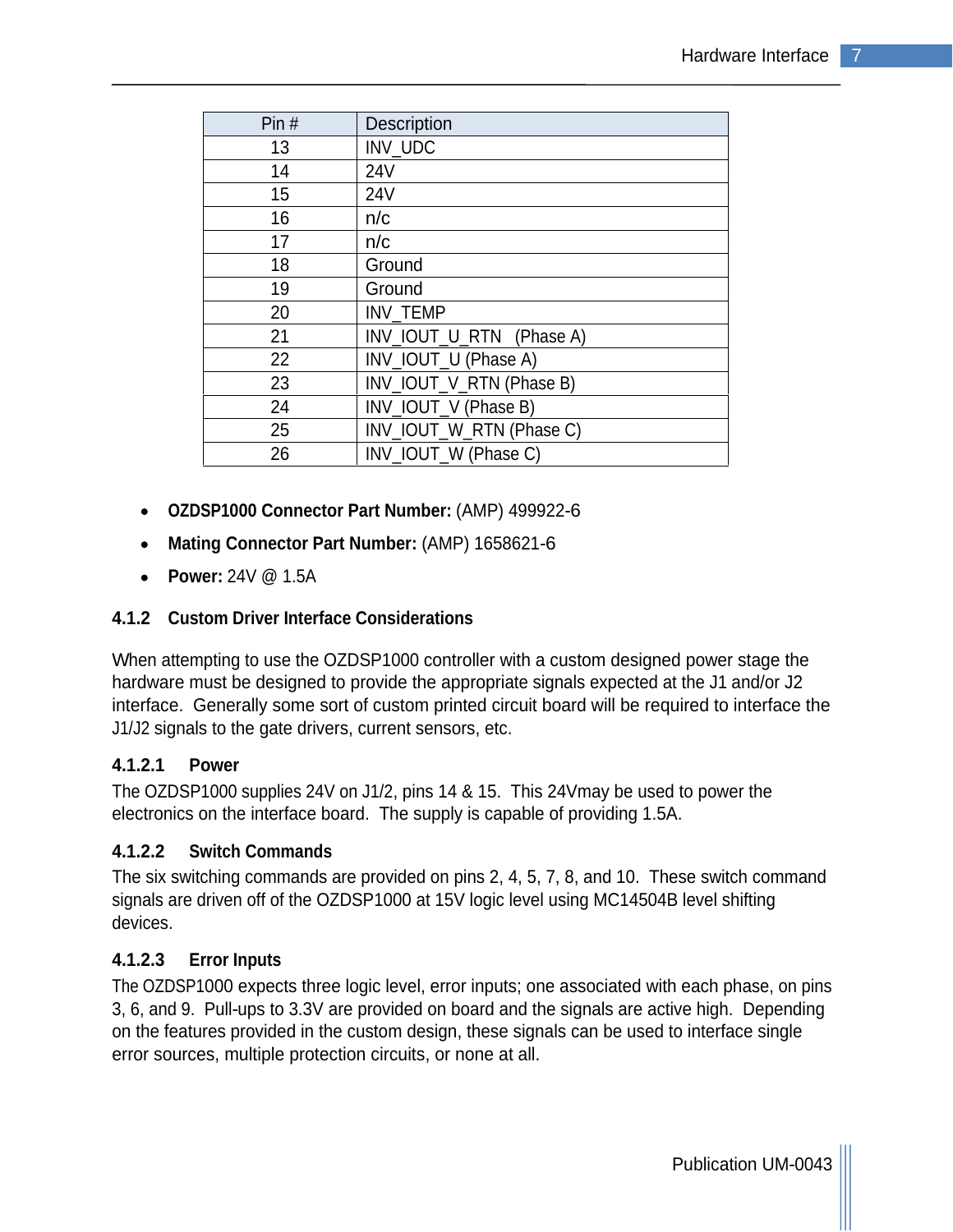The custom interface board should drive the pin with an open-collector style circuit. In the case where no protection is provided, the pins should be grounded to disable the faults.

# **4.1.2.4 DC Link Voltage Sensing**

The OZDSP1000 expects a signal proportional to DC link voltage to be provided on J1/2, pin 13 with respect to pin 21. This signal should be scaled such that 0-10 V represents the measurable DC link voltage range.

## **4.1.2.5 DC Link Hardware Over-Voltage Protection**

When designing a custom interface it is highly recommended that hardware over voltage protection be implemented. This can be implemented with a comparator using the DC link voltage sense output. The output of this comparator can be used to gate off the switch commands as well as assert the Error inputs on each phase.

## **4.1.2.6 Hardware Over-Current and Desaturation Protection**

Semikron SKiiP power modules provide fast hardware over current and desaturation protection. When designing a custom power solution, these additional protection features should also be considered. When including over current, desaturation, and over voltage protection into the design, the fault flags must be logically OR'd together and reported using the open collector Error signal inputs to the OZDSP1000.

## **4.1.2.7 Current Sense Signals**

The OZDSP1000 expects to receive a current sense signal for each half bridge phase output. This should be a bipolar signal where +/-10V corresponds to the full scale current range. The current sense signals should be provided on the following pins:

| J1/2 Pin # | Description                           |
|------------|---------------------------------------|
| 22         | Current Phase A (U)                   |
| $\Omega$   | Gnd Reference for Current Phase A (U) |
| 24         | Current Phase B (V)                   |
| າາ<br>∠∪   | Gnd Reference for Current Phase B (V) |
| 26         | Current Phase C (W)                   |
| つに<br>∠∪   | Gnd Reference for Current Phase C (W) |

#### **Table 6 J1/J2 Current Sense Pin Assignment**

#### **4.1.2.8 Temperature Sense Signals**

The OZDSP1000 expects to receive a 0-10V temperature signal on pin 20 that corresponds to the hot spot temperature of the power devices.

## **4.1.3 J3: SKiiPHalf Bridge/ Brake Module GB Style Interface**

Connector J3 provides an interface to SKiiP "GB" style Semikron half bridge and brake modules. This interface complies with Semikron's required specifications. The OZDSP1000 supplies 24V power to the power module via pins 6 and 7. PWM commands or brake enable/disable commands (15V logic level) are supplied to the top and bottom switches HB\_TOP and HB\_BOT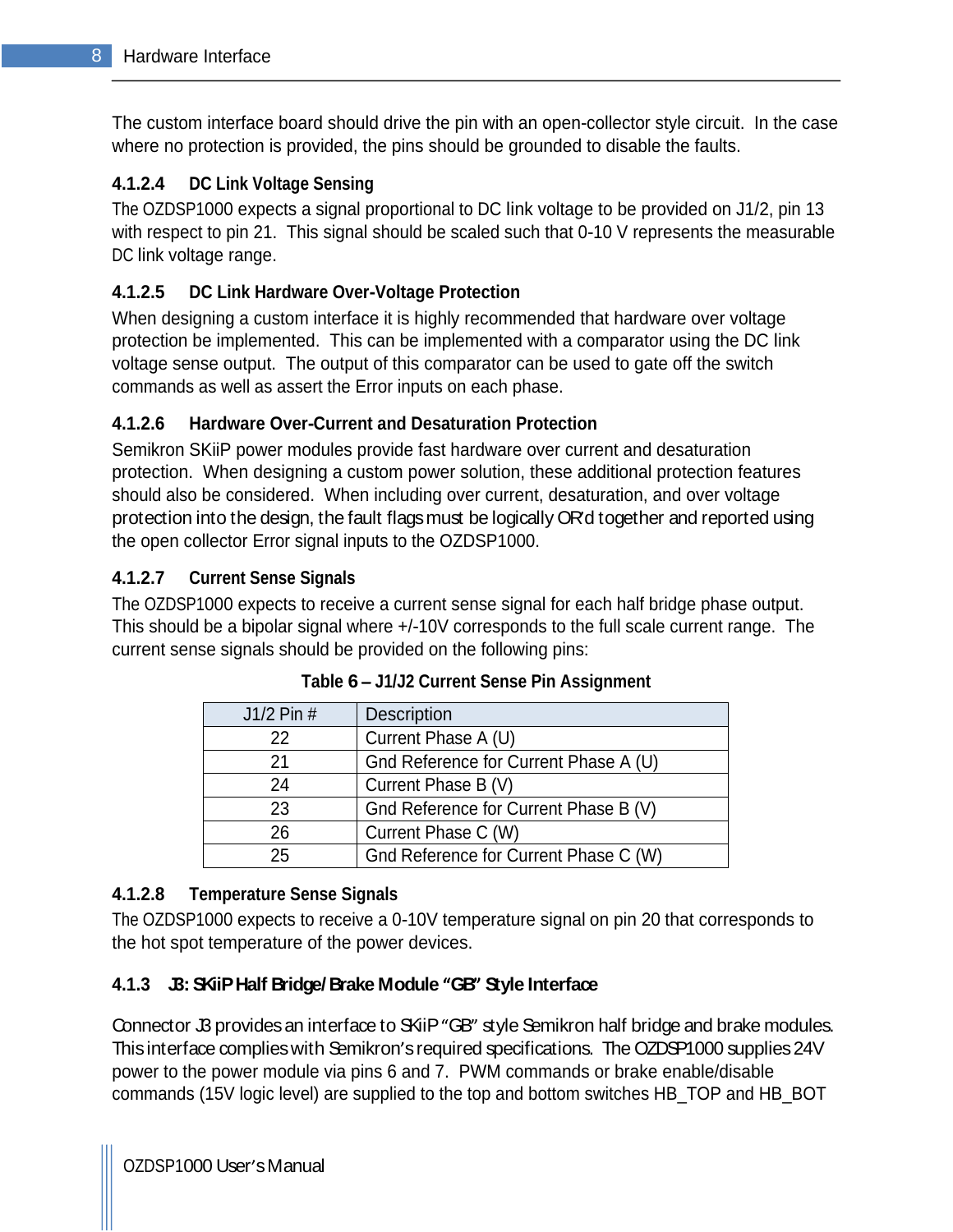respectively. Feedback of current and temperature are provided on HB\_IOUT and HB\_TEMP. Error signals from the module are similarly provided via HB\_ERR and HB\_OVT. Please refer to the Semikron datasheet for the particular module being used for more information.

| Pin# | Description                  |  |
|------|------------------------------|--|
|      | Ground                       |  |
|      | <b>Bottom Switch Command</b> |  |
|      | Error                        |  |
|      | <b>Top Switch Command</b>    |  |
|      | Over Temp                    |  |
|      | 24V                          |  |
|      | 24V                          |  |
| א    | No connect                   |  |
|      | No connect                   |  |
| 10   | Ground                       |  |
| 11   | Ground                       |  |
| 12   | Analog Temperature           |  |
| 13   | Analog Current Return        |  |
| 14   | <b>Analog Current</b>        |  |

**Table 7 J3 Half Bridge Pin Assignment**

- **OZDSP1000 Connector Part Number:** (AMP) 499922-2
- **Mating Connector Part Number:** (AMP) 1658621-2
- **Power:** 24V @ 1.5A

#### **4.1.4 J5/6/10/11/12/13: SKiiP Power Module Interface Alternate GB Style**

Connectors J5/10/12 and J6/11/13 provide an alternate inverter interface to SKiiP "GB" style Semikron half bridge modules. This particular interface is useful for higher powered applications when it is desirable to parallel multiple half bridges. The OZDSP1000 supplies 24V power to the power module via pins 6 and 7. PWM commands (15V logic level) are supplied to the top and bottom switches INVA(B)\_TOP\_U(V,W) and INVA(B)\_BOT\_U(V,W) respectively. Feedback of current and temperature are provided on INVA(B)\_IOUT\_U(V,W) and INVA(B)\_TEMP\_U(V,W). Error signals from the module are similarly provided via INVA(B) ERR  $U(V,W)$  and INVA(B) OVT  $U(V,W)$ . Please refer to the Semikron datasheet for the particular module being used for more information.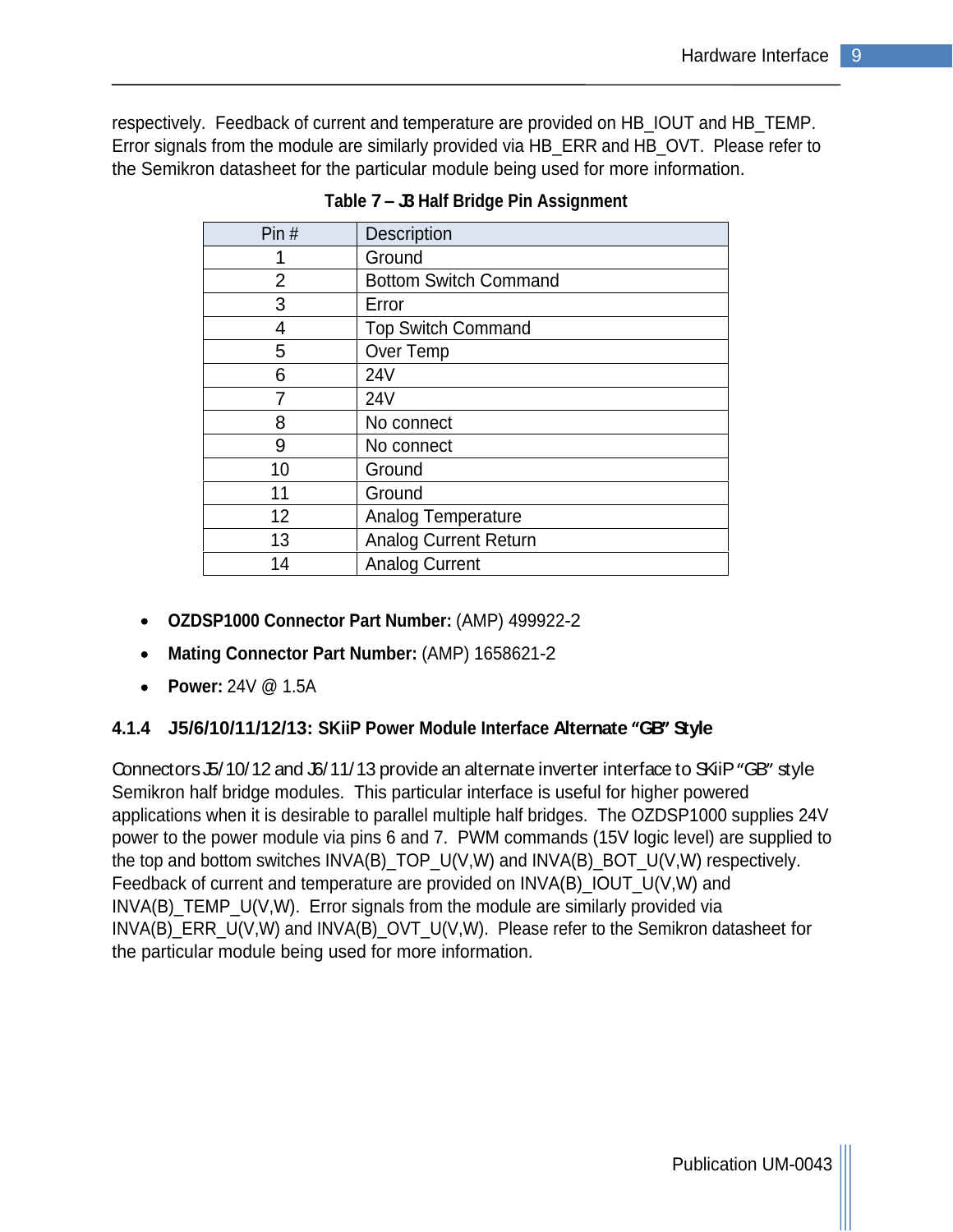| Pin# | Description                  |
|------|------------------------------|
|      | Ground                       |
|      | <b>Bottom Switch Command</b> |
|      | Error                        |
|      | <b>Top Switch Command</b>    |
|      | Over Temp                    |
|      | <b>24V</b>                   |
|      | <b>24V</b>                   |
|      | No connect                   |
|      | No connect                   |
| 10   | Ground                       |
| 11   | Ground                       |
| 12   | Analog Temperature           |
| 13   | <b>Analog Current Return</b> |
| 14   | <b>Analog Current</b>        |

| Table 8 - J5/6/10/11/12/13 Alternate "GB" Style SKiiP Pin Assignment |  |
|----------------------------------------------------------------------|--|
|                                                                      |  |

- **OZDSP1000 Connector Part Number:** (AMP) 499922-2
- **Mating Connector Part Number:** (AMP) 1658621-2
- **Power:** 24V @ 1.5A

#### **4.1.5 J7/J8: DC Link Sense**

Connectors J7 and J8 provide interfaces to low voltage DC Link measurements when using the "GB" style SKiiPpower module interfaces.

#### **Table 9 J7/8 DC Link Voltage Pin Assignment**

| Pin $#$ | <sup>I</sup> Description |
|---------|--------------------------|
|         | DC Li<br>Link Voltage    |
|         | <b>Signal Return</b>     |

- **OZDSP1000 Connector Part Number:** (AMP) 640456-2
- **Mating Connector Part Number:** (AMP) 1375820-2
- **Input Range:** (see Section 5.1 for ADC scaling details)

#### **4.1.6 J9: Oztek Expansion Board Connector**

Connector J9 allows an Oztek or user designed Expansion Board to be connected to the OZDSP1000.

OZDSP1000 User's Manual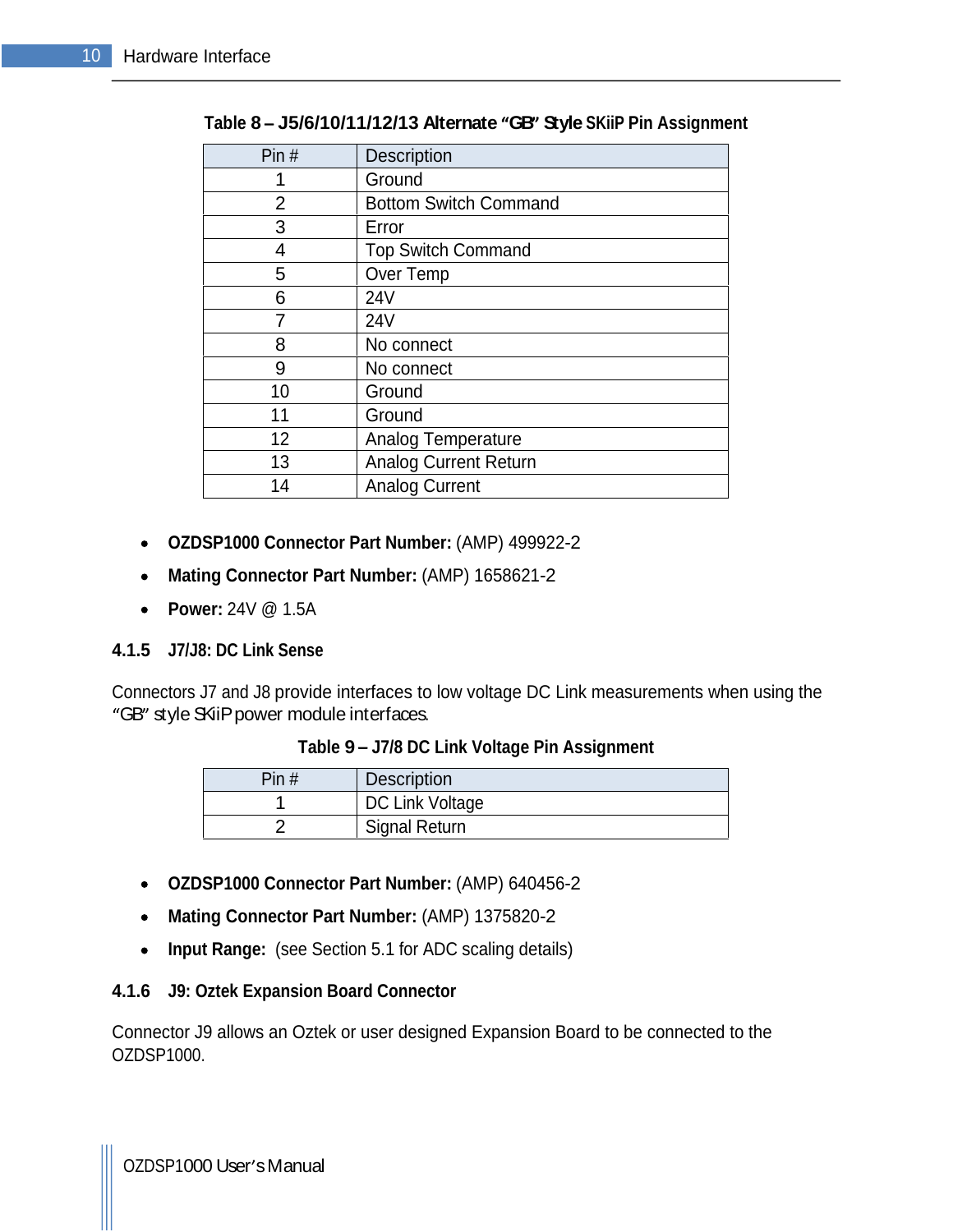| Pin $#$         | Description       |
|-----------------|-------------------|
| $\overline{1}$  | 15V               |
| $\overline{2}$  | 15V               |
| 3 <sup>1</sup>  | n/c               |
| $\overline{4}$  | 5V                |
| $5\overline{)}$ | 5V                |
| $6\overline{6}$ | n/c               |
| $\overline{7}$  | 3.3V              |
| 8               | 3.3V              |
| 9               | n/c               |
| 10 <sup>1</sup> | SPI_CLK_DB        |
| 11              | Ground            |
| 12              | SPI SIMO          |
| 13              | Ground            |
| 14              | SPI SOMI          |
| 15              | Ground            |
| 16              | SPI_DB_CSn        |
| 17              | Ground            |
| 18              | IRQ_USERn         |
| 19              | Ground            |
| 20              | DBIO1             |
| 21              | Ground            |
| 22              | DBIO <sub>2</sub> |
| 23              | Ground            |
| 24              | DB_SPARE1         |
| 25              | Ground            |
| 26              | DB_SPARE2         |
| 27              | Ground            |
| 28              | DB_SPARE3         |
| 29              | Ground            |
| 30              | DB_SPARE4         |
| 31              | Ground            |
| 32              | DB_CLK            |

**Table 10 J9 Expansion Interface Pin Assignment**

- **OZDSP1000 Connector Part Number:** (Hirose) FX2-32P-1.27SV(71)
- **Mating Connector Part Number:** (Hirose) FX2-32S-1.27SV(71)

# **4.1.7 J14: Isolated Digital Inputs, Outputs, and Auxiliary Analog**

Connector J14 provides an interface to the four opto-isolated, digital inputs, outputs, as well as the two auxiliary analog inputs.

Publication UM-0043 |||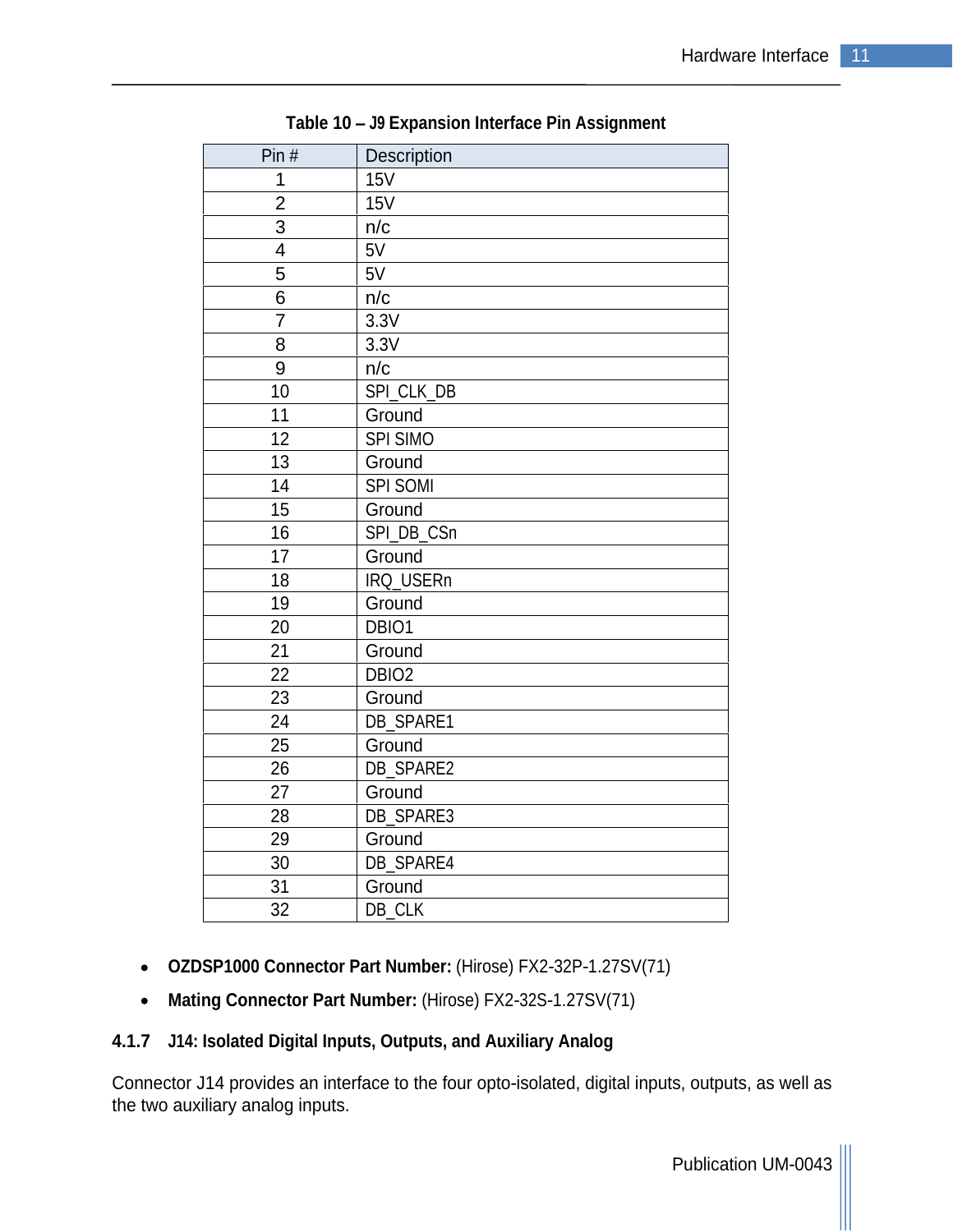| Pin#            | Description                        |
|-----------------|------------------------------------|
|                 | Aux Analog Input 1                 |
| $\overline{2}$  | Aux Analog 1 Return                |
| 3               | Isolated Output 4 Emitter          |
|                 | <b>Isolated Output 4 Collector</b> |
|                 | <b>Isolated Output 2 Emitter</b>   |
| 6               | <b>Isolated Output 2 Collector</b> |
|                 | Isolated Input 2                   |
| 8               | Isolated Input 2 Return            |
| 9               | Isolated Input 4                   |
| 10 <sup>°</sup> | Isolated Input 4 Return            |
| 11              | Aux Analog Input 1                 |
| 12              | Aux Analog 2 Return                |
| 13              | <b>Isolated Output 3 Emitter</b>   |
| 14              | <b>Isolated Output 3 Collector</b> |
| 15              | <b>Isolated Output 1 Emitter</b>   |
| 16              | <b>Isolated Output 1 Collector</b> |
| 17              | Isolated Input 1                   |
| 18              | Isolated Input 1 Return            |
| 19              | Isolated Input 3                   |
| 20              | Isolated Input 3 Return            |

#### **Table 11 J14 Isolated Digital Inputs, Outputs, and Auxiliary Analog Pin Assignment**

- **OZDSP1000 Connector Part Number:** Terminal Block
- **Mating Connector Part Number:** n/a  $\bullet$
- $\bullet$ **Digital Input Range:** Logic high: 0V or floating. Logic low: 3V - 25V
- **•** Digital Output Range: Optocoupler Output V<sub>CEO</sub> = 80V
- **Analog Input Range:**  $0V 10V$

#### **4.1.8 J16: DSP JTAG Port**

Connector J16 is the DSP JTAG programming port for the board. Pin 6 is cut to avoid the emulator pod being incorrectly connected. Emulator pods used to program the DSP are available through Spectrum Digital and Signum Systems. Figure 3 provides the physical and electrical pinout of the connector.

• OZDSP1000 Connector Part: Double row 0.1" vertical pin header, 2x7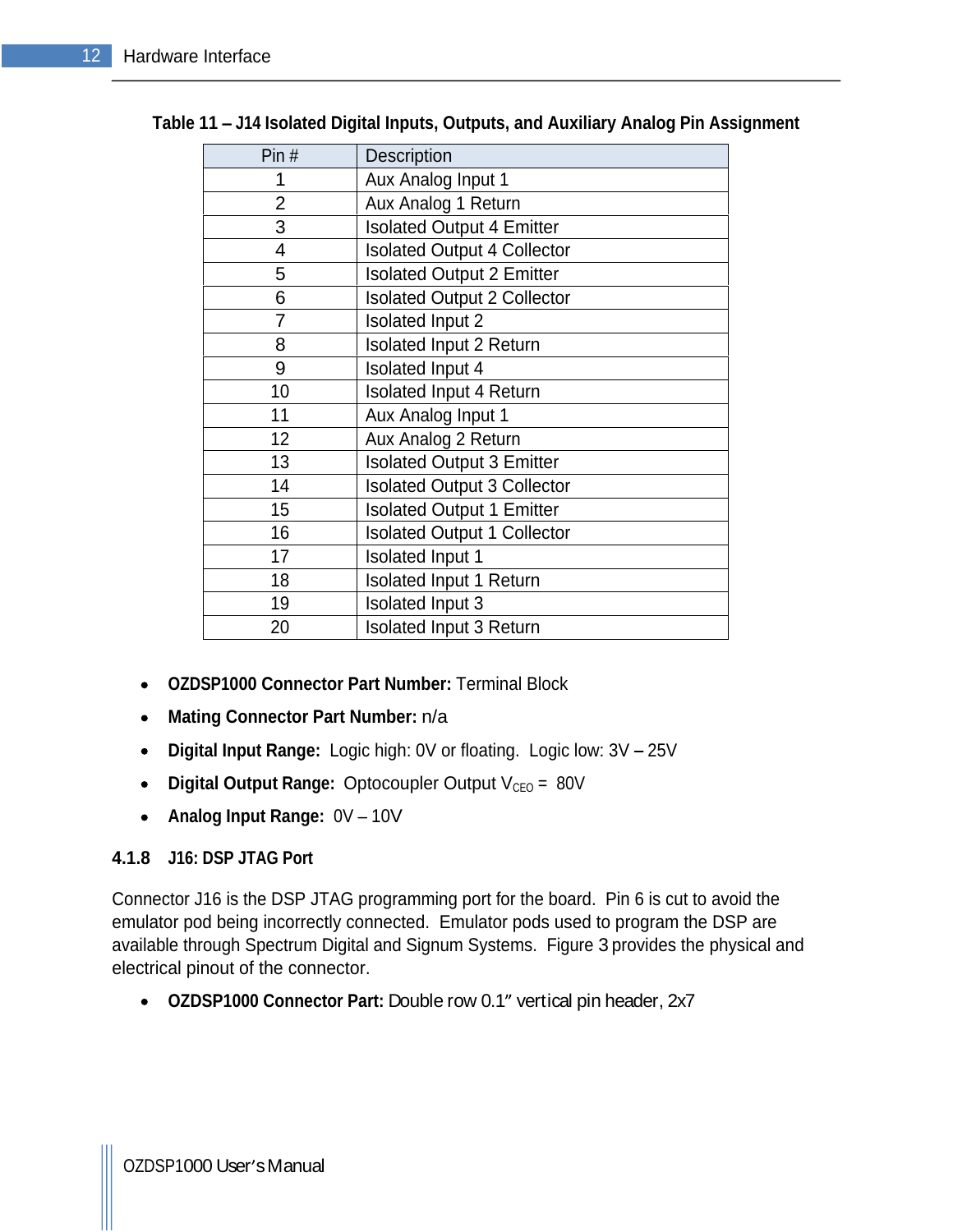

**Figure 3 J16: DSP JTAG Port Pinout**

#### **4.1.9 J17: FPGA JTAG Port**

Connector J17 is the FPGA JTAG programming port. The OZDSP1000 comes preprogrammed with the latest firmware for the FPGA. Pin 5 is cut to avoid incorrectly connecting the FPGA programming cable. Figure 4 provides the physical and electrical pinout of the connector.

• OZDSP1000 Connector Part: Single row 0.1" vertical pin header, 1x8



**Figure 4 J17: FPGA JTAG Port Pinout**

#### **4.1.10 J18/J21: High Voltage Line and Output Feedback**

J18 and J21 provide an interface to sense three phase AC line voltages. The standard hardware variant is designed to accept 480VAC voltages directly. Interfacing to other AC voltages may require a modification to the gain of the sense amplifier (consult Oztek for more information).

**Table 12 J18/J21 High Voltage Line and Output Feedback Pin Assignment**

| Pin# | $ -$<br>  Description       |
|------|-----------------------------|
|      | Line/Output Voltage Phase A |
|      | Line/Output Voltage Phase B |
|      | ne/Output Voltage Phase C   |

- **OZDSP1000 Connector Part Number:** (Waldom/Molex) 26-60-4090
- **Mating Connector Part Number:** (Waldom/Molex) 26-03-4090 $\bullet$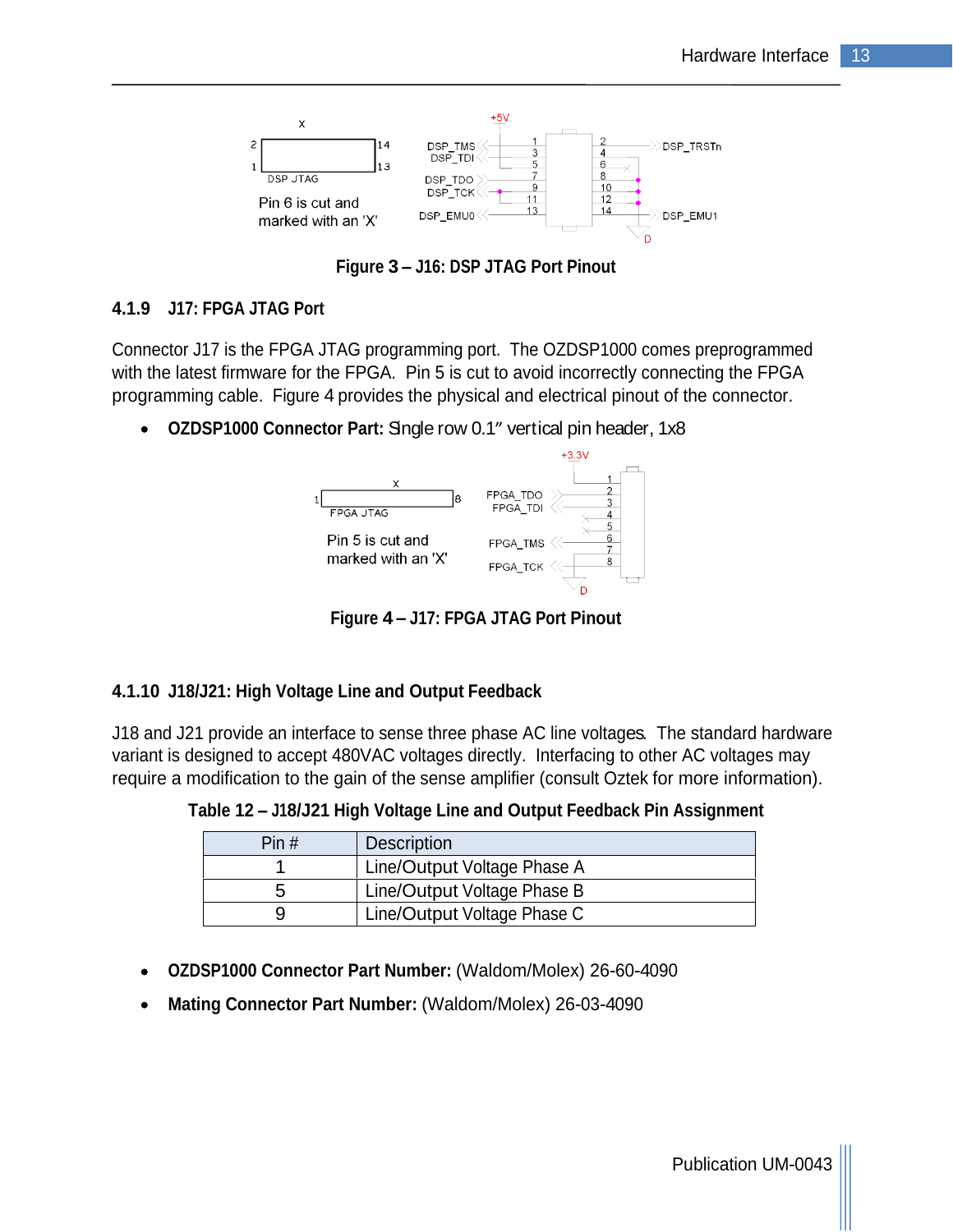#### **4.1.11 J23: Bias Power Input**

The OZDSP1000 requires 24VDC power input on terminal block J23.

#### **Table 13 J23 RS-485 Pin Assignment**

| Pin# | ∣ Description |
|------|---------------|
| - -  | 0.110c        |
|      | 24V Return    |

- **OZDSP1000 Connector Part Number:** Terminal Block
- **Mating Connector Part Number:** n/a (terminal block style)
- **Voltage:** 24V nominal, 18V min, 28V max
- **Current:** 4.5A maximum (Inrush current while powering three SKiiP modules)

#### **4.1.12 J24: Relay Driver Interface**

Connector J24 provides an interface to the four relay driver outputs.

| Pin# | Description          |
|------|----------------------|
|      | Relay Drive 3        |
|      | Ground               |
|      | Relay Drive 2        |
|      | Ground               |
|      | <b>Relay Drive 1</b> |
|      | Ground               |
|      | Relay Drive 0        |
|      | Ground               |

**Table 14 J24 Relay Drive Pin Assignment**

- **OZDSP1000 Connector Part Number:** Terminal Block
- **Mating Connector Part Number:** n/a
- **Output Range:** 24V, 2A continuous, 5A inrush  $\bullet$

Please note that when using the relay driver with one or more unused drivers one of the following schemes must be used to deal with the open-load fault detection in the driver IC:

1. Since the open-load faults are only reported once per state, initialize all relaysto 'off' twice: once to set them to 'off' and obtain the faults, and the second time to clear the faults. Then open-load faults will only be reported when the state is changed of a specific relay driver, so as long as the unused relays drivers are left 'off', no new faults will be reported.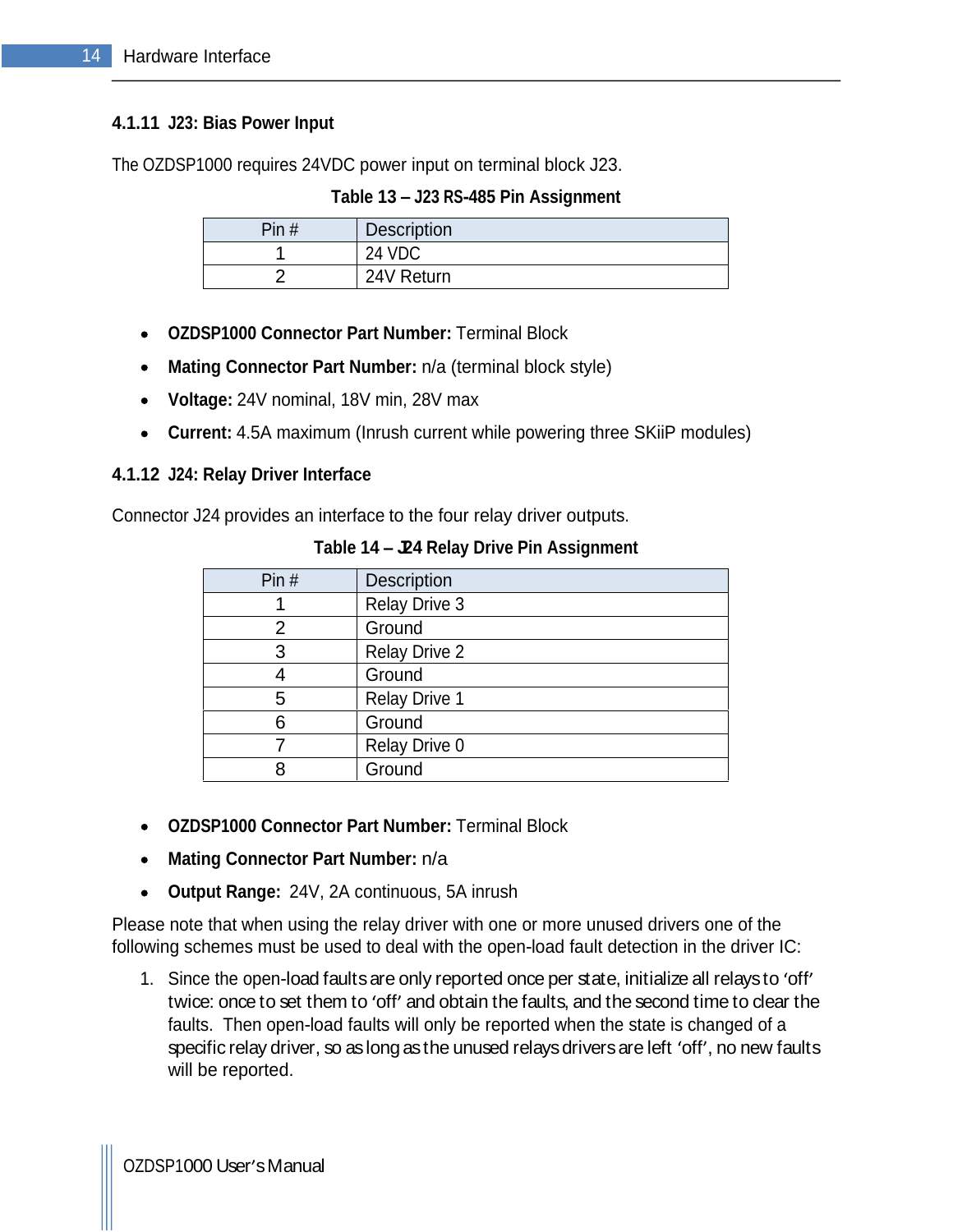- 2. Since the open-load faults are only reported in a low state, initialize the unused drivers to 'on', and subsequently leave them on. Please note that the unused driver pins will be at a 24V state.
- 3. Terminate the unused relay drivers with a  $5k\Omega 20k\Omega$  1/8 watt resistor.

#### **4.1.13 J25: Incremental Encoder Interface**

Connector J25 provides an interface to an incremental, quadrature encoder. The interface provides for the A and B quadrature signals as well as an index input. 5V power and ground are also provided on the connector to power the encoder.

| Pin $#$ | Description         |
|---------|---------------------|
|         | No connect          |
|         |                     |
|         | No Connect          |
|         | B Signal - Positive |
|         | A Signal - Negative |
|         | A Signal - Positve  |
|         | B Signal - Negative |
|         | B Signal - Positve  |
|         | Index - Negative    |
| 10      | Index - Positve     |

 **Table 15 J25 Encoder Interface Pin Assignment**

- **OZDSP1000 Connector Part Number:** (Tyco) 2x5 Shrouded Header: 499910-1
- **Mating Connector Part Number:** (Tyco) 2x5 IDC: 1658622-1
- **Power:** 5V, 300mA
- **Differential termination:** 100
- **Electrical Interface:** Differential inputs. Logic high:  $V_{ID} \ge 0.2V$ . Logic low:  $V_{ID} \le -0.2V$
- **Max Rating:** Input voltage: ±14V. Differential voltage: ±14V

#### **4.1.14 J26: Hall Effect Sensor Interface**

Connector J26 provides an interface for three Hall Effect position sensors. Both 5V and 15V power options are available to power the sensors. Table 16 provides the physical and electrical pinout of the connector.

| $\sim$<br>Pin# | <b>Desc</b><br>vu.           |
|----------------|------------------------------|
|                |                              |
|                |                              |
|                | $\pm 1.5$ <sup>1</sup><br>╵┙ |

| Table 16 –<br>- J26 Hall Sensor Pin Assignment |  |
|------------------------------------------------|--|
|                                                |  |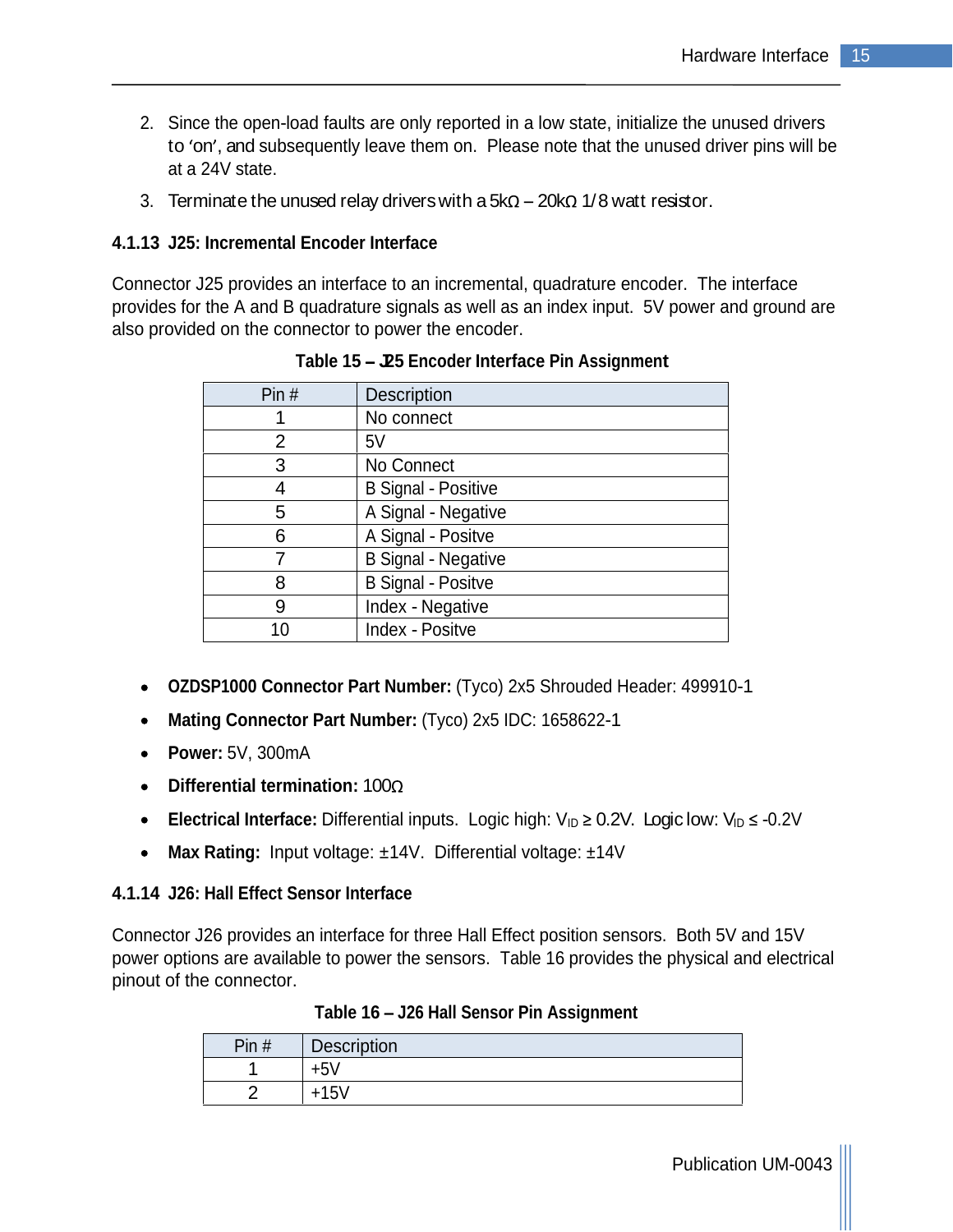| $\Box$ Din $F$<br>$\cdot$ 11 $\pm$ $\sim$ | Description  |
|-------------------------------------------|--------------|
|                                           | Ground       |
|                                           | Hall 1 Input |
|                                           | Hall 2 Input |
|                                           | Hall 3 Input |

- **OZDSP1000 Connector Part Number:** (Molex) 6 Header: 22-23-2061
- **Mating Connector Part Number:** (Molex) 6 Receptacle with Ramp: 22-01-2067
- **Power:** 5V @300mA, 15V @300mA
- Electrical Interface (HALL1,2,3): 4.75kΩ pull up to 15V. Use with an open collector output that can sink at least 3mA.
- **Input Behavior:** When Hall is enabled and sinking current, HALL input is in low state, while corresponding DSP pin HALLn is in a high state.

#### **4.1.15 P1/P2: Selectable Serial Interface**

Connector P1 and P2 provide a configurable, serial communications interface. Depending on the J4 jumper settings this port may be configured one of two ways: RS232 mode, or RS422/485 mode. When in RS422/485 mode, connector P1 is used to access the port. When in RS232 mode, connector P2 is used to access the port.

- **OZDSP1000 Connector Part Number:** (AMP) 747844-5
- **Mating Connector Part Number:** Industry Standard DB9 Male

|                                                  |         |               |            |            | Jumper Pins                     |            |
|--------------------------------------------------|---------|---------------|------------|------------|---------------------------------|------------|
| Mode                                             | $1-2$   | $3 - 4$       | $5-6$      | $7 - 8$    | $9 - 10$                        | $11 - 12$  |
| <b>RS232</b>                                     | Install | חוזה          | <b>DNP</b> | <b>DNP</b> | <b>DNP</b>                      | <b>DNP</b> |
| RS485 2-wire   DNP   Install   Install   Install |         |               |            |            | Optional                        | <b>DNP</b> |
|                                                  |         |               |            |            | A-B Terminator                  |            |
| RS485 4-wire   DNP   Install   Install   Install |         |               |            |            | Optional                        | Optional   |
|                                                  |         |               |            |            | A-B Terminator   Y-Z Terminator |            |
| <b>RS422</b>                                     |         | DNP   Install | <b>DNP</b> | <b>DNP</b> | Optional                        | Optional   |
|                                                  |         |               |            |            | A-B Terminator   Y-Z Terminator |            |

| Table 17 - J4 RS232/RS422/485 Configuration Jumper Settings |  |
|-------------------------------------------------------------|--|
|                                                             |  |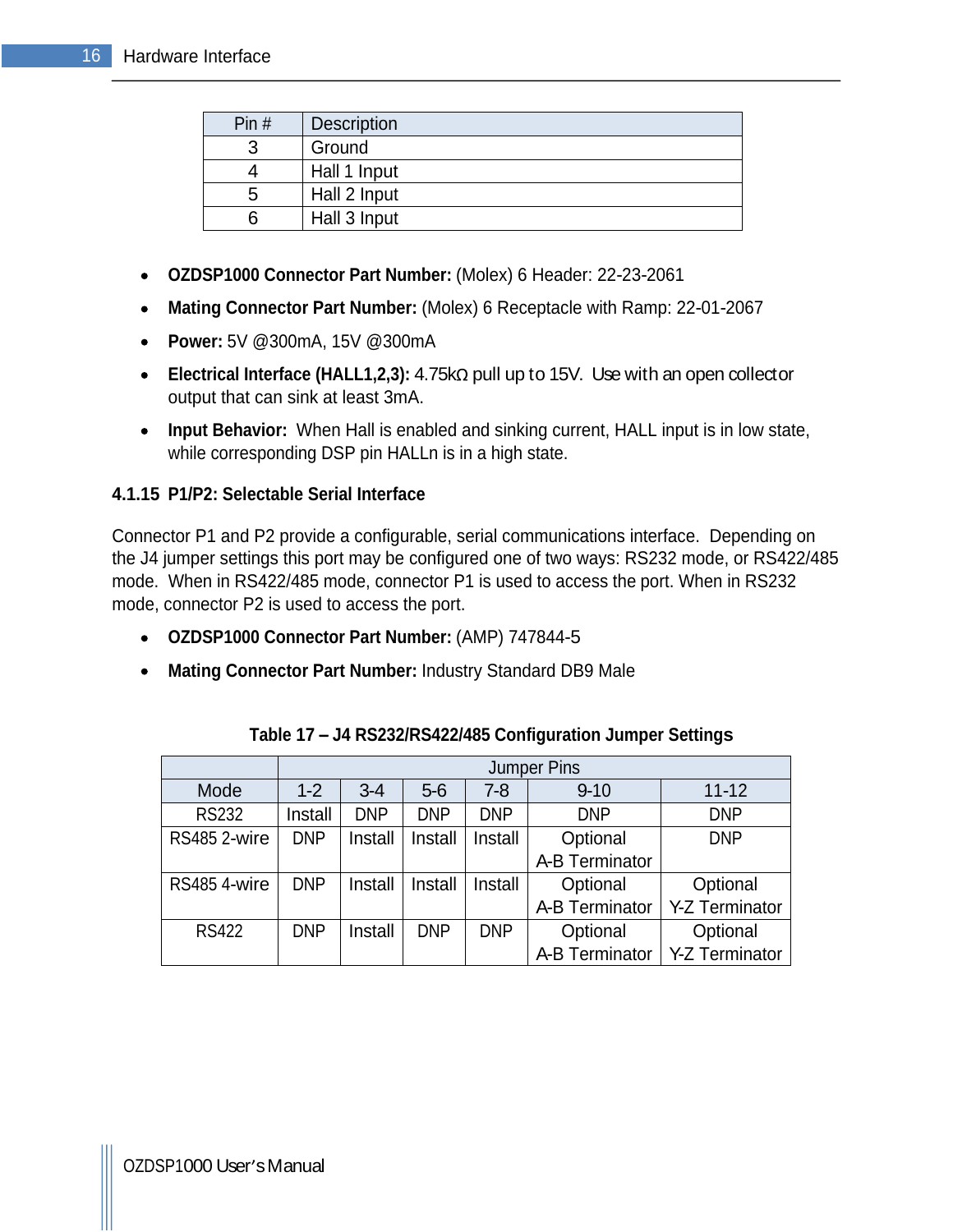#### **4.1.15.1 RS232 Configuration**

**Table 18 P2 RS232 Pin Assignment**

| Pin # | $\Gamma$<br><b>DESUINTL</b> |
|-------|-----------------------------|
|       |                             |
|       |                             |
|       | $2$ r $\sim$ ur<br>uwu      |

#### **4.1.15.2 RS422/485 Configuration**





**RS422 and RS485 Four-Wire RS485 Two-Wire**

**Figure 5 P1/P2: Selectable Serial Interface Pin Assignment - RS422/485 Configuration**

#### **4.1.16 P3: CAN Bus Interface**

Connector P3 provides a CAN Bus communications interface. The interface is a shielded, female, DB9 style connector.

| Pin # | <b>Description</b> |
|-------|--------------------|
|       | <b>CAN Low</b>     |
|       | <b>CAN Ground</b>  |
|       | CAN High           |

**Table 19 P3 CAN Bus Pin Assignment**

- **OZDSP1000 Connector Part Number:** (AMP) 747844-5
- **Mating Connector Part Number:** Industry Standard DB9 Male

#### **4.1.16.1 J15/27 CAN Termination Jumpers**

Jumper blocks J15 and J27 provide a means to terminate the CAN bus lines CAN high (CANH) and CAN low (CANL). Note that termination should only be placed at the end terminals of the CAN communication network, reference Figure 6.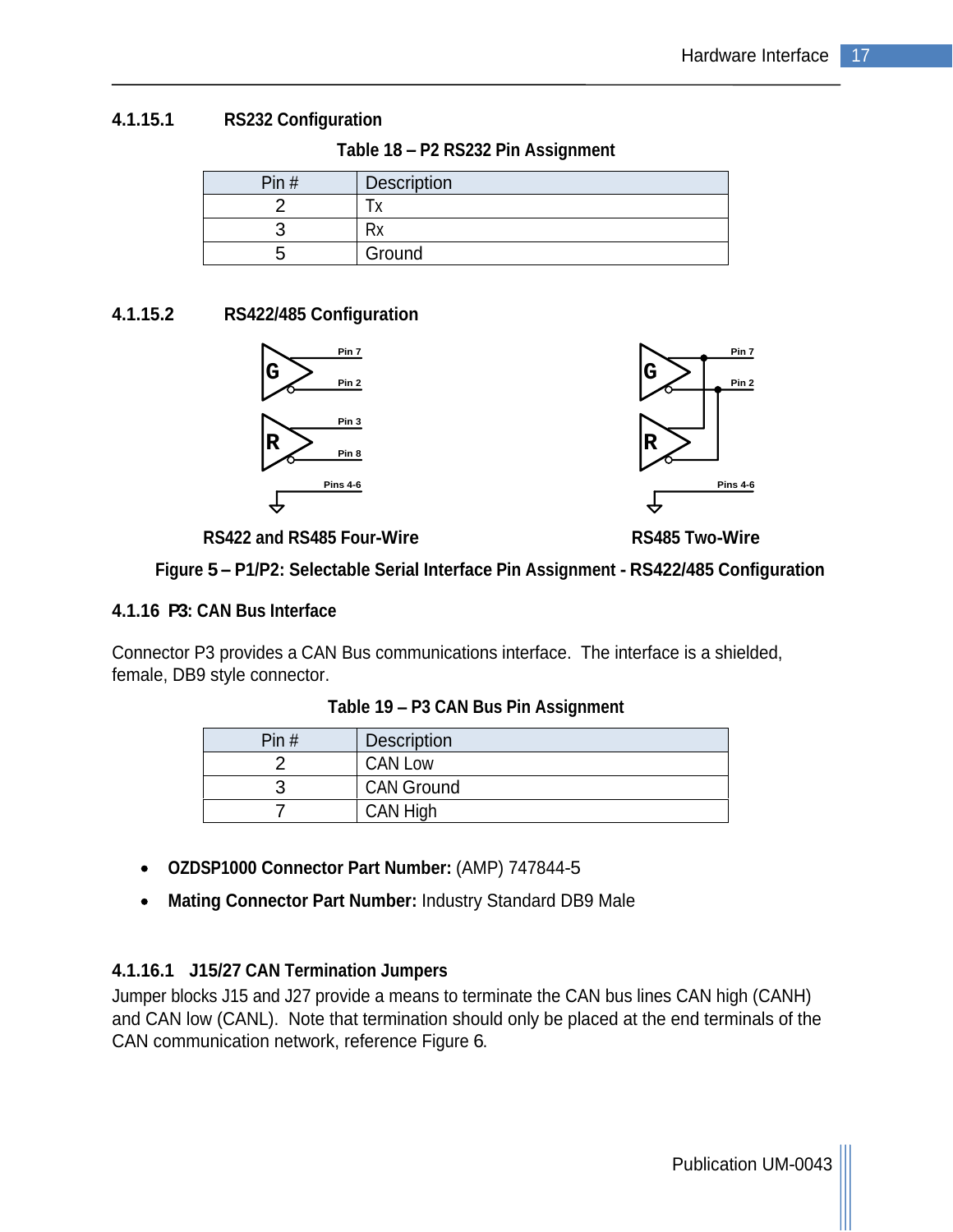

**Figure 6 Multi-Node CAN Network Configuration**

Standard 0.1" jumpers should be installed on both J15 and J27 to enable the termination. With no jumpers installed, the lines remain un-terminated. Refer to Figure 7 for the applicable interface circuit.



**Figure 7 CAN Interface Circuit**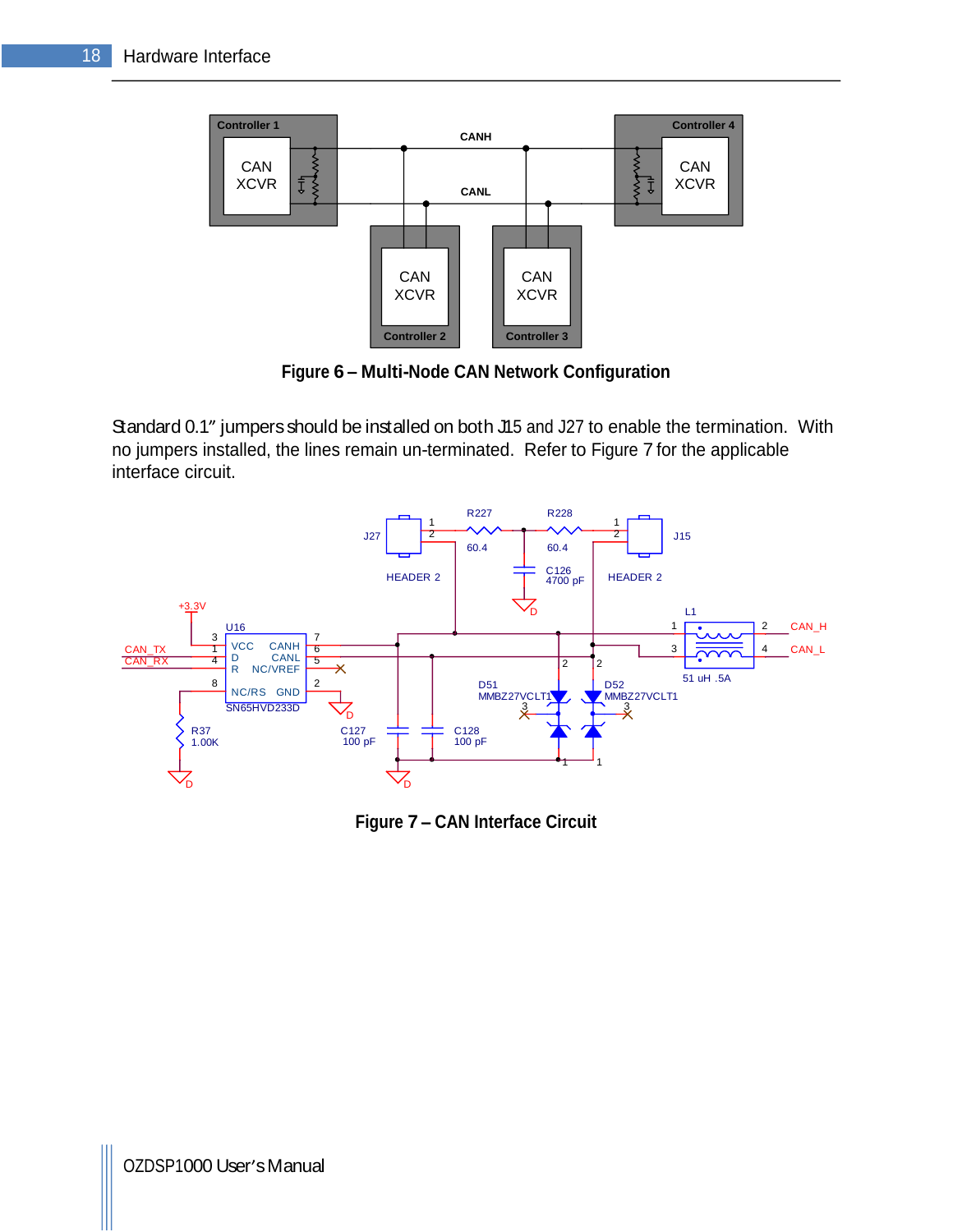# **4.2 Mechanical Interface**



**Figure 8 OZDSP1000 Mechanical Dimensions**

# **5. Analog to Digital Interfaces**

# **5.1 DSP ADC Interface**

The TMS320F2812 provides for 16 channels of A/D conversion. In order to increase the number of A/D inputs, the OZDSP1000 uses a multiplexer to switch between different inputs on the slower moving A/D channels. The three Inverter A SKiiP power module temperature sense inputs, along with the 5V bias voltage monitor are multiplexed into channel A4. The three Inverter B SKiiP power module temperature sense inputs, along with the 3.3V bias voltage monitor are multiplexed into channel B4. Figure 9 illustrates this multiplexing scheme. Note that these MUX control lines are sourced by the FPGA device.

Publication UM-0043 |||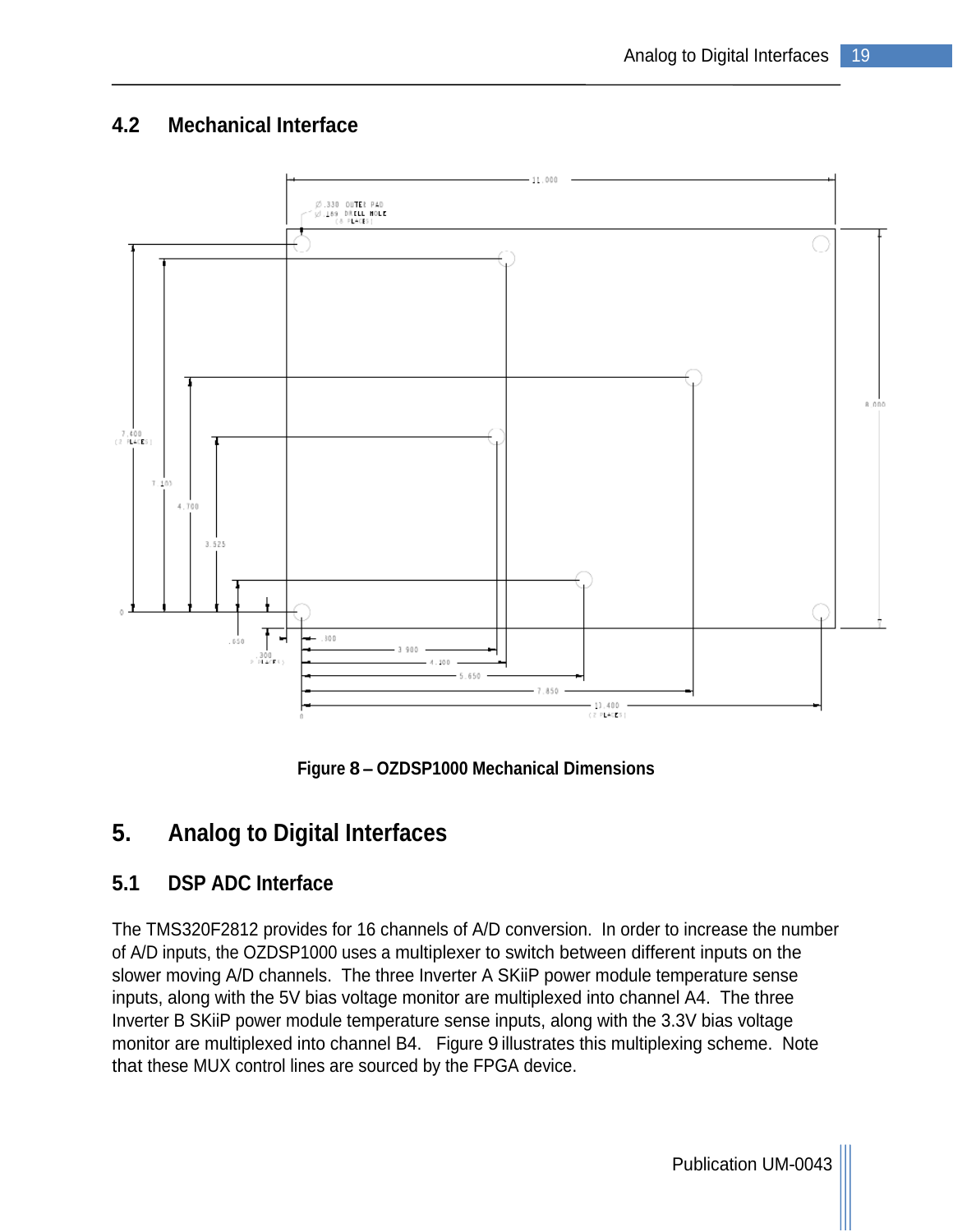

**Figure 9 A/D Multiplexed Interface Block Diagram**

Many of the ADC inputs are filtered with a single-pole low-pass filter. Table 20 provides detailed information on the A/D Channel signal assignments, scaling and offset, and the filter cutoff frequency for the direct inputs.

Table 21 provides the detailed information on the analog multiplexer scaling. Refer to the Semikron datasheet as to the specific device scaling for the  $I_{\text{SENSE}}$ ,  $V_{\text{SENSE-JDC}}$  and V  $_{\text{TEMP}}$ measurements. The contract of the contract of the contract of the contract of the contract of the contract of the contract of the contract of the contract of the contract of the contract of the contract of the contract of

| <b>DSP</b>                                            |                                             |                |                                                             | Cutoff    |
|-------------------------------------------------------|---------------------------------------------|----------------|-------------------------------------------------------------|-----------|
| Pin Name   Pin   Signal Name                          | Source                                      | <b>Test Pt</b> | <b>Scaling and Offset</b>                                   | Frequency |
| ADCINA0 174   ISENSE-AU                               | J1 pin 22                                   |                | $XTP4$ $V_{\text{adc}} = -0.15 \times V_{\text{in}} + 1.5V$ | 100 kHz   |
| $\sqrt{\text{ADCINA1}}$ 173 $\sqrt{\text{Isense-AV}}$ | $(J5 \text{ pin } 14)$<br>$J1$ pin 24       |                | $XTP2$ $V_{\text{adc}} = -0.15 \times V_{\text{in}} + 1.5V$ | 100 kHz   |
|                                                       | $\int (J10 \text{ pin } 14)$                |                |                                                             |           |
| ADCINA2 172 ISENSE-AW                                 | $J1$ pin 26<br>$\int (J12 \text{ pin } 14)$ |                | $XTP5$ $V_{\text{adc}} = -0.15 \times V_{\text{in}} + 1.5V$ | 100 kHz   |
| ADCINA3 171 VSENSE-UDC-A                              | $\vert$ J1 pin 13                           |                | $XTP10$ $V_{\text{adc}} = 0.297*V_{\text{in}}$              | 160 Hz    |
| ADCINA4   170   MUX-A                                 | $(J7 \text{ Pin1})$<br>Multiplexor          |                |                                                             |           |
| $\overline{ADCINA5}$ 169 $\overline{V}_{AUX-A1}$      | $ $ J14 pin1                                |                | $V_{\text{adc}} = 0.30168$ * $V_{\text{in}}$                | 53 kHz    |

**Table 20 DSP A/D Channel Assignment and Scaling**

OZDSP1000 User's Manual control of the control of the control of the control of the control of the control of the control of the control of the control of the control of the control of the control of the control of the con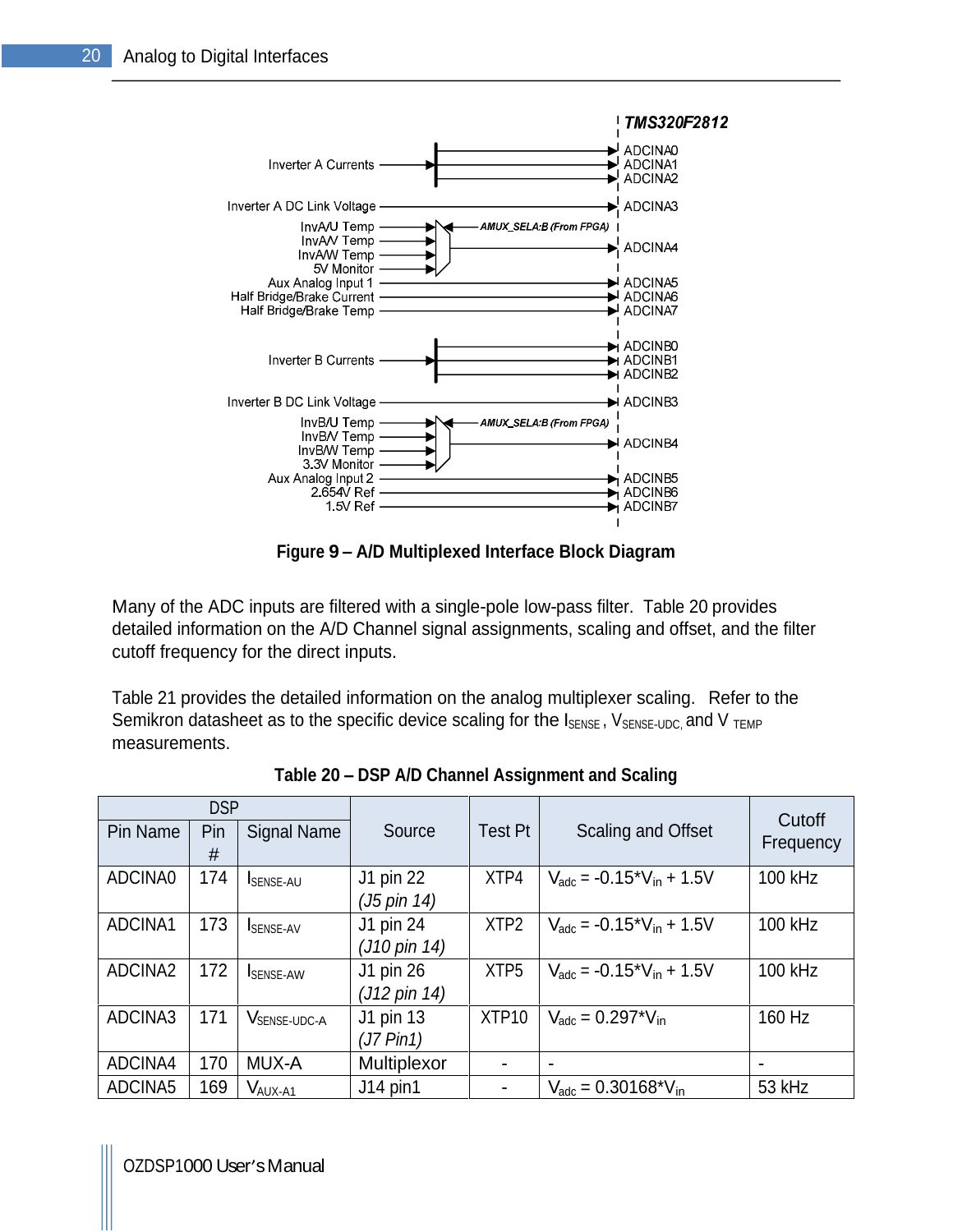| $\vert$ 168 $\vert$ I <sub>SENSE-HB</sub>            |                         |         | $XTP12$ $V_{\text{adc}} = -0.15 \times V_{\text{in}} + 1.5V$           | 100 kHz   |
|------------------------------------------------------|-------------------------|---------|------------------------------------------------------------------------|-----------|
| ADCINA7   167   Temp <sub>SENSE-HB</sub>   J3 pin 12 |                         |         | $V_{\text{adc}} = 0.302*V_{\text{in}}$                                 | 527 Hz    |
|                                                      |                         |         |                                                                        | Cutoff    |
| Pin Name   Pin   Signal Name                         | Source                  | Test Pt | <b>Scaling and Offset</b>                                              |           |
|                                                      |                         |         |                                                                        | Frequency |
| ADCINBO<br>SENSE-BU                                  | J2 pin 22               |         | $\sqrt{XTP11}$ $V_{\text{adc}} = -0.15 \times V_{\text{in}} + 1.5V$    | 100 kHz   |
|                                                      | (J6 pin 14)             |         |                                                                        |           |
| ADCINB1<br>SENSE-BV                                  | J2 pin 24               |         | $\overline{XTP7}$ $V_{\text{adc}} = -0.15 \times V_{\text{in}} + 1.5V$ | 100 kHz   |
|                                                      | $\int$ (J11 pin 14)     |         |                                                                        |           |
| ADCINB2<br><b>SENSE-BW</b>                           | J2 pin 26               |         | $\sqrt{XTP3}$ $V_{\text{adc}} = -0.15 \times V_{\text{in}} + 1.5V$     | 100 kHz   |
|                                                      | $(J13 \text{ pin } 14)$ |         |                                                                        |           |
| ADCINB <sub>3</sub><br>V <sub>SENSE-UDC-B</sub>      | $\vert$ J2 pin 13       |         | $XTP9$ $V_{\text{adc}} = 0.297*V_{\text{in}}$                          | 160 Hz    |
|                                                      | $(J8 P$ in1)            |         |                                                                        |           |
| ADCINB4<br>MUX-B                                     | Multiplexor             |         |                                                                        |           |
| ADCINB5<br>V <sub>AUX-A2</sub>                       | $\vert$ J14 pin11       |         | $V_{\text{adc}} = 0.30168^{\circ}V_{\text{in}}$                        | 53 kHz    |
| ADCINB6<br>$V_{REF-2.564V}$                          | Internal                |         | $XTP13$ $V_{\text{adc}} = V_{\text{in}}$                               | II/d      |
| ADCINB7<br>$V_{REF-1.5V}$                            | Internal                |         | $XTP14$ $V_{\text{adc}} = V_{\text{in}}$                               | n/a       |

**Table 21 Analog Multiplexer Channel Assignment and Scaling**

|                 | Analog MUX U14 |                            |                      |                                                 |
|-----------------|----------------|----------------------------|----------------------|-------------------------------------------------|
|                 |                | Pin Name Pin # Signal Name | Source               | <b>Scaling and Offset</b>                       |
| 1Y0             |                | 12 <b>VTEMP-INVA-U</b>     | J1 pin 20            | $V_{\text{adc}} = 0.30168^{\ast}V_{\text{in}}$  |
|                 |                |                            | (J5 pin12)           |                                                 |
| 1Y1             |                | $14$ $VTEMP-INVA-V$        | J10 pin12            | $V_{\text{adc}} = 0.30168^{\ast}V_{\text{in}}$  |
| 1Y2             | 15             | V <sub>TEMP-INVA-W</sub>   | J12 pin 12           | $V_{\text{adc}} = 0.30168*V_{\text{in}}$        |
| 1Y3             |                | V <sub>SENSE-5V</sub>      | Supply               | $V_{\text{adc}} = 0.48213 \times V_{\text{in}}$ |
| 2Y0             |                | V <sub>TEMP-INVB-U</sub>   | J2 pin 20            | $V_{\text{adc}} = 0.30168*V_{\text{in}}$        |
|                 |                |                            | $(J6 \text{ pin12})$ |                                                 |
| 2Y1             |                | V <sub>TEMP-INVB-V</sub>   | $J11$ pin12          | $V_{\text{adc}} = 0.30168^{\ast}V_{\text{in}}$  |
| 2Y <sub>2</sub> |                | <b>V</b> TEMP-INVB-W       | $J13$ pin 12         | $V_{\text{adc}} = 0.30168^{\ast}V_{\text{in}}$  |
| 2Y3             |                | VSENSE-3.3V                | Supply               | $V_{\text{adc}} = 0.72752 \times V_{\text{in}}$ |

# **5.2 HVADC Interface**

The OZDSP1000 also has the capability to measure four differential high voltage channels with 12 bits of accuracy. This is done with an isolated ADC that is automatically controlled serially through the FPGA. Conversions are initiated by setting the ADC\_TRIGGER (pin 116 of the DSP) high and then low. When the process is done, an ADC interrupt request line is triggered on the DSP (pin 150) to indicate that the converted data is available for reading. The ADC converts the 0-5V input signal to the 12-bit number according to the table below.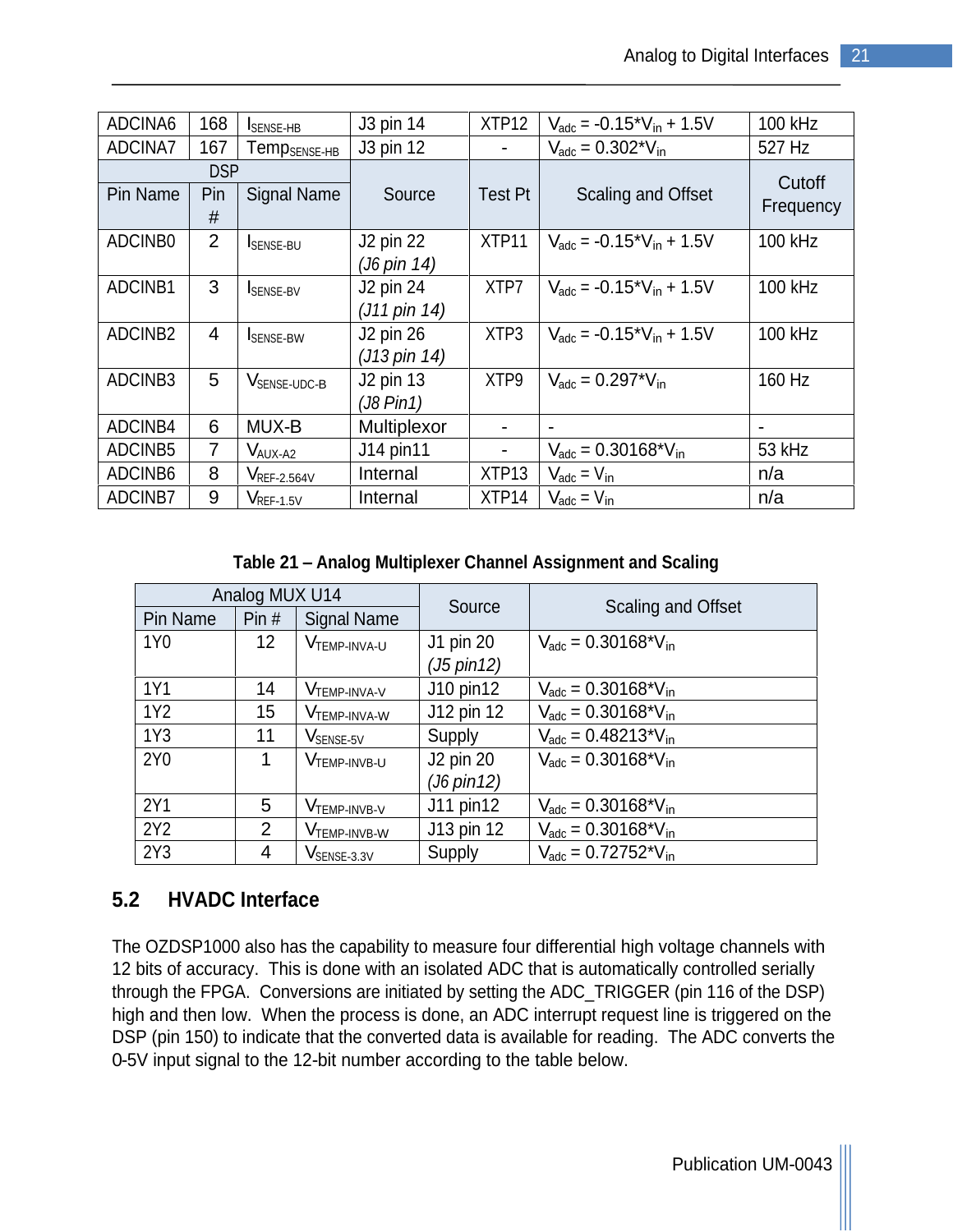| Description         | Input    | <b>Binary Code</b> | Hexadecimal Code |
|---------------------|----------|--------------------|------------------|
|                     | Voltage  |                    |                  |
| Positive full-scale | EVI      | 0111 1111 1111     | 7FF<br>.         |
| Mid-scale           | 2.5V     | 0000 0000 0000     | 000              |
| Mid-scale - 1LSB    | 4.29878V | 1111 1111 1111     | <b>FFF</b>       |
| Negative full-scale |          | 1000 0000 0000     | 800              |

#### **Table 22 HVADC Conversion Scaling**

For debugging purposes, there are test points on all four differential voltages connected to the ADC.

| Description         | Location |
|---------------------|----------|
| Vline <sub>AB</sub> | XTP24    |
| Vline <sub>BC</sub> | XTP21    |
| <b>VoutAB</b>       | XTP22    |
| Vout <sub>BC</sub>  | XTP31    |

## **Table 23 HVADC Test Point Locations**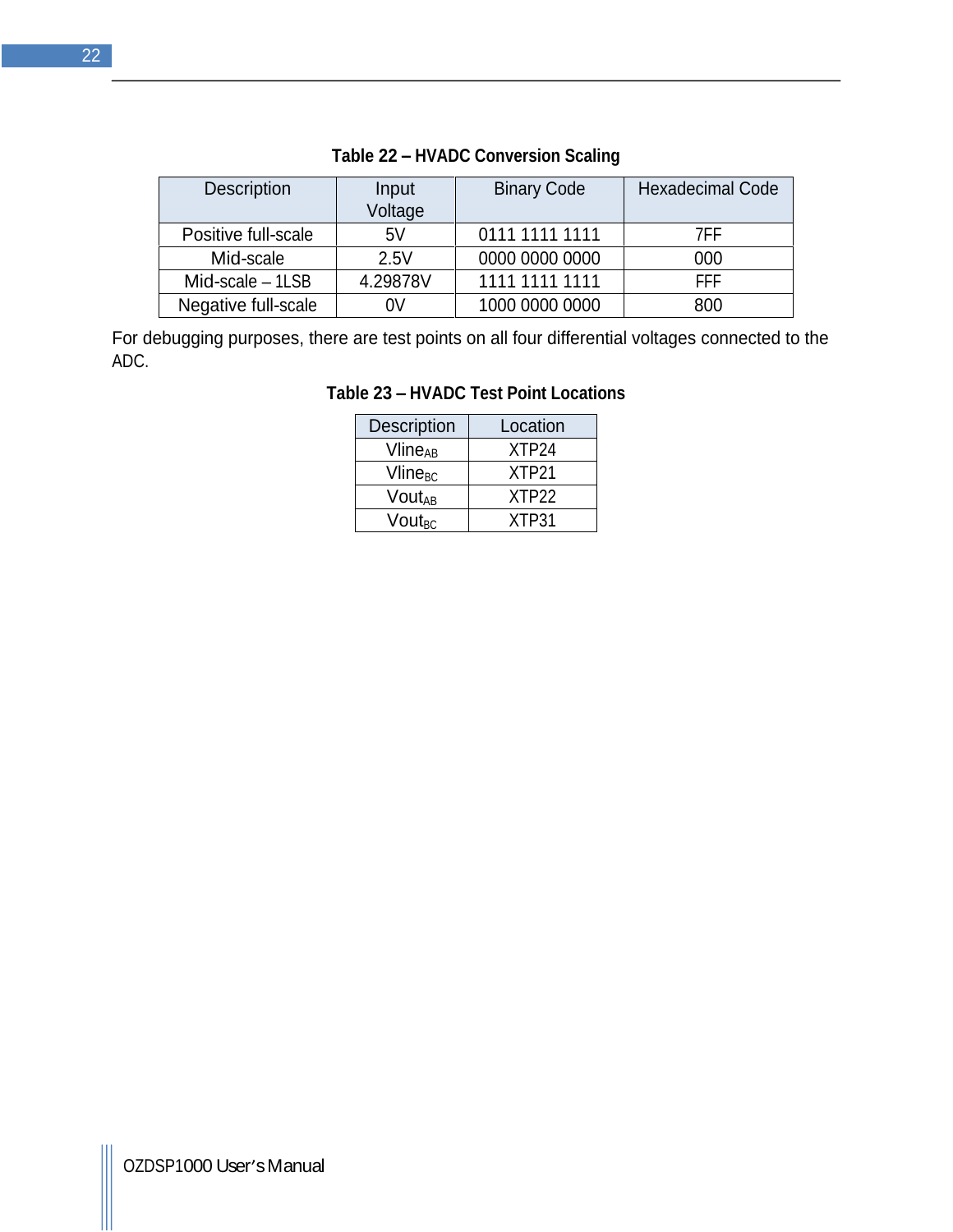# **Warranty and Product Information**

# **Limited Warranty**

**What does this warranty cover and how long does it last?** This Limited Warranty is provided by Oztek Corp. ("Oztek") and covers defects in workmanship and materials in your OZDSP1000 controller. This Warranty Period lasts for 18 months from the date of purchase at the point of sale to you, the original end user customer, unless otherwise agreed in writing. You will be required to demonstrate proof of purchase to make warranty claims. This Limited Warranty is transferable to subsequent owners but only for the unexpired portion of the Warranty Period. Subsequent owners also require original proof of purchase as described in "What proof of purchase is required?"

**What will Oztek do?** During the Warranty Period Oztek will, at its option, repair the product (if economically feasible) or replace the defective product free of charge, provided that you notify Oztek of the product defect within the Warranty Period, and provided that through inspection Oztek establishes the existence of such a defect and that it is covered by this Limited Warranty.

Oztek will, at its option, use new and/or reconditioned parts in performing warranty repair and building replacement products. Oztek reserves the right to use parts or products of original or improved design in the repair or replacement. If Oztek repairs or replaces a product, its warranty continues for the remaining portion of the original Warranty Period or 90 days from the date of the return shipment to the customer, whichever is greater. All replaced products and all parts removed from repaired products become the property of Oztek.

Oztek covers both parts and labor necessary to repair the product, and return shipment to the customer via an Oztek-selected non-expedited surface freight within the contiguous United States and Canada. Alaska, Hawaii and locations outside of the United States and Canada are excluded. Contact Oztek Customer Service for details on freight policy for return shipments from excluded areas.

**How do you get service?** If your product requires troubleshooting or warranty service, contact your merchant. If you are unable to contact your merchant, or the merchant is unable to provide service, contact Oztek directly at:

USA and the contract of the contract of the contract of the contract of the contract of the contract of the contract of the contract of the contract of the contract of the contract of the contract of the contract of the co Telephone: 603-546-0090 Fax: 603-386-6366 Email techsupport@oztekcorp.com

Direct returns may be performed according to the Oztek Return Material Authorization Policy described in your product manual.

**What proof of purchase is required?** In any warranty claim, dated proof of purchase must accompany the product and the product must not have been disassembled or modified without prior written authorization by Oztek. Proof of purchase may be in any one of the following forms:

- The dated purchase receipt from the original purchase of the product at point of sale to the end user
- The dated dealer invoice or purchase receipt showing original equipment manufacturer (OEM) status
- The dated invoice or purchase receipt showing the product exchanged under warranty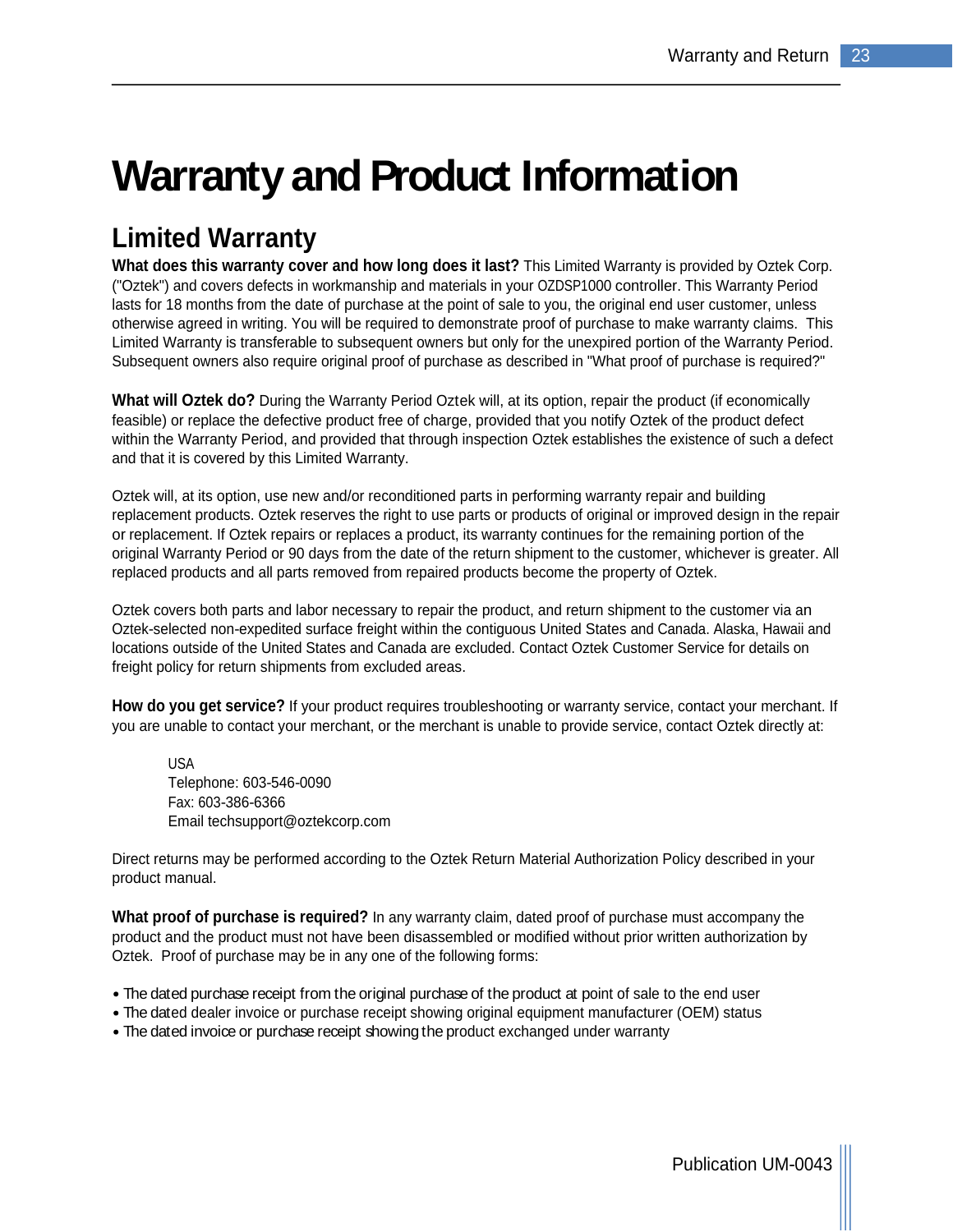**What does this warranty not cover?** Claims are limited to repair and replacement, or if in Oztek's discretion that is not possible, reimbursement up to the purchase price paid for the product. Oztek will be liable to you only for direct damages suffered by you and only up to a maximum amount equal to the purchase price of the product. This Limited Warranty does not warrant uninterrupted or error-free operation of the product or cover normal wear and tear of the product or costs related to the removal, installation, or troubleshooting of the customer's electrical systems. This warranty does not apply to and Oztek will not be responsible for any defect in or damage to:

a) The product if it has been misused, neglected, improperly installed, physically damaged or altered, either internally or externally, or damaged from improper use or use in an unsuitable environment b) The product if it has been subjected to fire, water, generalized corrosion, biological infestations, or input voltage that creates operating conditions beyond the maximum or minimum limits listed in the Oztek product specifications including high input voltage from generators and lightning strikes c) The product if repairs have been done to it other than by Oztek or its authorized service centers (hereafter "ASCs")

d) The product if it is used as a component part of a product expressly warranted by another manufacturer

e) The product if its original identification (trade-mark, serial number) markings have been defaced, altered, or removed

f) The product if it is located outside of the country where it was purchased

g) Any consequential losses that are attributable to the product losing power whether by product malfunction, installation error or misuse.

### **Disclaimer**

#### **Product**

THIS LIMITED WARRANTY IS THE SOLE AND EXCLUSIVE WARRANTY PROVIDED BY OZTEK IN CONNECTION WITH YOUR OZTEK PRODUCT AND IS, WHERE PERMITTED BY LAW, IN LIEU OF ALL OTHER WARRANTIES, CONDITIONS, GUARANTEES, REPRESENTATIONS, OBLIGATIONS AND LIABILITIES, EXPRESS OR IMPLIED, STATUTORY OR OTHERWISE IN CONNECTION WITH THE PRODUCT, HOWEVER ARISING (WHETHER BY CONTRACT, TORT, NEGLIGENCE, PRINCIPLES OF MANUFACTURER'S LIABILITY, OPERATION OF LAW, CONDUCT, STATEMENT OR OTHERWISE), INCLUDING WITHOUT RESTRICTION ANY IMPLIED WARRANTY OR CONDITION OF QUALITY, MERCHANTABILITY OR FITNESS FOR A PARTICULAR PURPOSE. ANY IMPLIED WARRANTY OF MERCHANTABILITY OR FITNESS FOR A PARTICULAR PURPOSE TO THE EXTENT REQUIRED UNDER APPLICABLE LAW TO APPLY TO THE PRODUCT SHALL BE LIMITED IN DURATION TO THE PERIOD STIPULATED UNDER THIS LIMITED WARRANTY. IN NO EVENT WILL OZTEK BE LIABLE FOR: (a) ANY SPECIAL, INDIRECT, INCIDENTAL OR CONSEQUENTIAL DAMAGES, INCLUDING LOST PROFITS, LOST REVENUES, FAILURE TO REALIZE EXPECTED SAVINGS, OR OTHER COMMERCIAL OR ECONOMIC LOSSES OF ANY KIND, EVEN IF OZTEK HAS BEEN ADVISED, OR HAD REASON TO KNOW, OF THE POSSIBILITY OF SUCH DAMAGE, (b) ANY LIABILITY ARISING IN TORT, WHETHER OR NOT ARISING OUT OF OZTEK'S NEGLIGENCE, AND ALL LOSSES OR DAMAGES TO ANY PROPERTY OR FOR ANY PERSONAL INJURY OR ECONOMIC LOSS OR DAMAGE CAUSED BY THE CONNECTION OF A PRODUCT TO ANY OTHER DEVICE OR SYSTEM, AND (c) ANY DAMAGE OR INJURY ARISING FROM OR AS A RESULT OF MISUSE OR ABUSE, OR THE INCORRECT INSTALLATION, INTEGRATION OR OPERATION OF THE PRODUCT. IF YOU ARE A CONSUMER (RATHER THAN A PURCHASER OF THE PRODUCT IN THE COURSE OF A BUSINESS) AND PURCHASED THE PRODUCT IN A MEMBER STATE OF THE EUROPEAN UNION, THIS LIMITED WARRANTY SHALL BE SUBJECT TO YOUR STATUTORY RIGHTS AS A CONSUMER UNDER THE EUROPEAN UNION PRODUCT WARRANTY DIRECTIVE 1999/44/EC AND AS SUCH DIRECTIVE HAS BEEN IMPLEMENTED IN THE EUROPEAN UNION MEMBER STATE WHERE YOU PURCHASED THE PRODUCT. FURTHER, WHILE THIS LIMITED WARRANTY GIVES YOU SPECIFIC LEGAL RIGHTS, YOU MAY HAVE OTHER RIGHTS WHICH MAY VARY FROM EU MEMBER STATE TO EU MEMBER STATE OR, IF YOU DID NOT PURCHASE THE PRODUCT IN AN EU MEMBER STATE, IN THE COUNTRY YOU PURCHASED THE PRODUCT WHICH MAY VARY FROM COUNTRY TO COUNTRY AND JURISDICTION TO JURISDICTION.